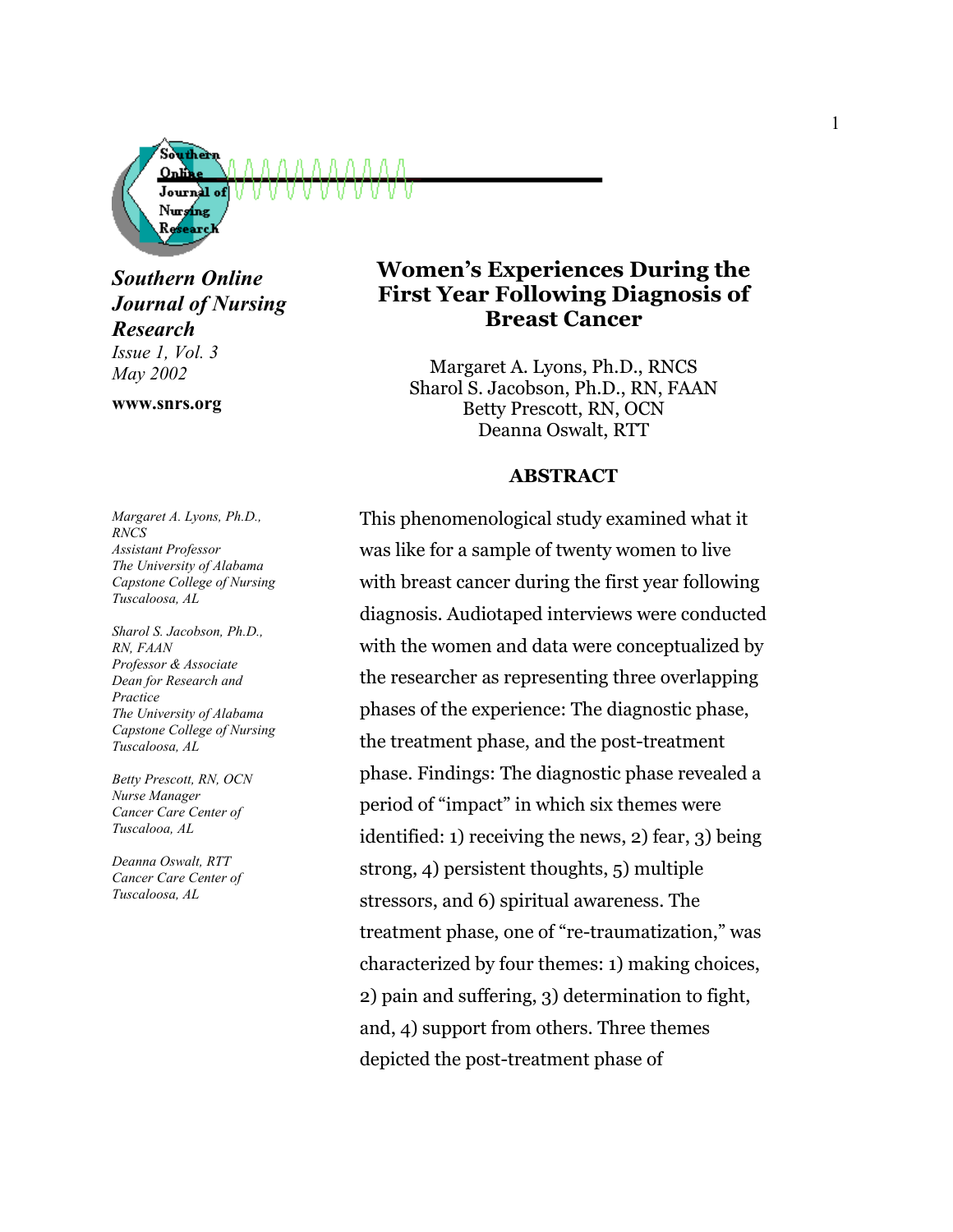"resolution/healing": 1) fear of recurrence, 2) behavioral changes, and 3) personal growth.

The central meaning statement that best described the experience of women living with breast cancer during the first year following diagnosis is that the experience is a gradual, private, social, and spiritual process in which an initial trauma takes place, re-traumatization occurs during the course of treatment, and all efforts are directed at resolution/healing. This study has implications for practitioners who treat women diagnosed with breast cancer.

# *Keywords: breast cancer, trauma, psychosocial, spirituality*

## **Background**

Breast cancer is a leading cause of cancer death in women in the United States, second only to lung cancer. The American Cancer Society predicts that in the year 2001, 192,200 new cases of invasive breast cancer will be diagnosed in women in the United States (US) and approximately 40,200 deaths will occur from the disease.**<sup>1</sup>** In addition, 46,400 new cases of *in situ* breast cancer are expected to occur, 88% of which will be ductal carcinoma *in situ* (DCIS), the most common form of noninvasive breast cancer. The good news is that at this stage the

**1** American Cancer Society (2001). *Cancer Facts and Figures 2001*,10-11.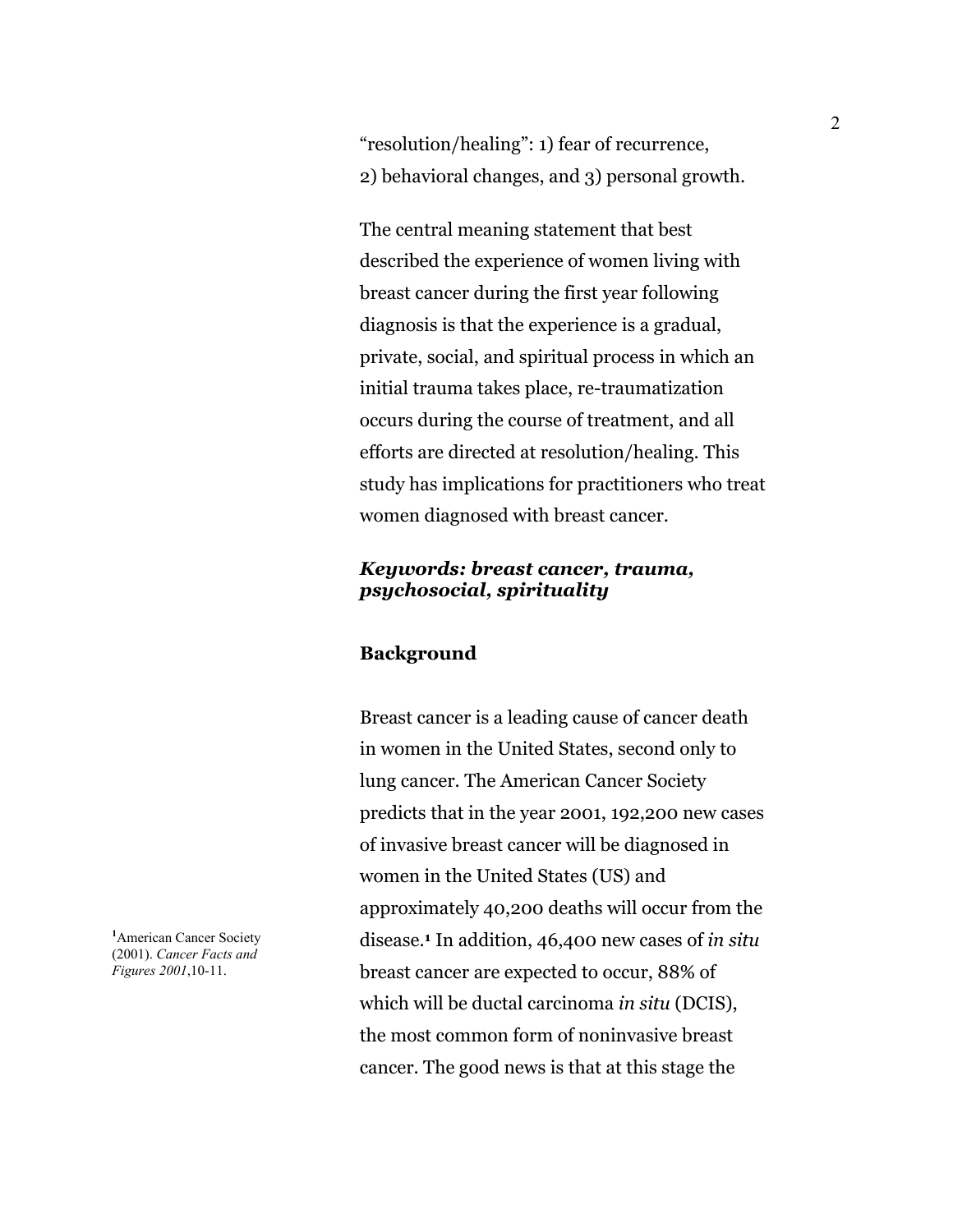cancer has not yet spread into breast tissue and nearly 100% of women diagnosed can be cured with simple lumpectomy, radiation, and Tamoxifen®.

Mammography screening is directly responsible for the increase in detection of DCIS as well as infiltrating or invasive ductal carcinoma (IDC), a more serious form of the disease.**<sup>2</sup>** However, declines in breast cancer mortality rates are attributed to regular mammography screening.**<sup>3</sup>** As numbers of positive screenings and more effective treatments become available, more women are living longer with breast cancer. Concern is raised for the psychological, as well as the physical well-being and quality of life of those women at diagnosis, during treatment, and beyond.

The association between cancer incidence and psychosocial stress has long been debated.**4-9** Meanwhile, numerous studies are currently underway to examine the role of stressors in the development of cancer. The processes of psychological adjustment to breast cancer are known to include intrusive thoughts, avoidance, anxiety, depression, and impairment in personal and work relationships.**10-14** Studies of women's quality of life in the aftermath of diagnosis and treatment also support the importance of the

**2** American Cancer Society (2001) *Breast cancer what is it?* [On-line] Available: www3.cancer.org/ cancerinfo/ main\_cont.asp **3** ibid.

Elwood, M. (1996). Editorial: Are life events related to the onset of breast cancer? *Psychological Medicine*, 26, 441-447. **<sup>5</sup>** Roberts, F.D., Newcomb, P.A., Trentham-Dietz, A. Storer. B.E. (1996). Selfreported stress and risk of breast cancer. *Cancer*, 77(6), 1089-93. **6** Lillberg, K., Verkasalo, P.K., Kaprio, J., TeppoHelenius, H. & Koskenvuo, M. (2001). Stress of daily activities and risk of breast cancer: a prospective cohort study in England. *International Journal of Cancer*, 91(6), 888-893. **<sup>7</sup>** Jacobs, J.R. & Bovasso, G.B.

**4** McGee, R., Williams, S., &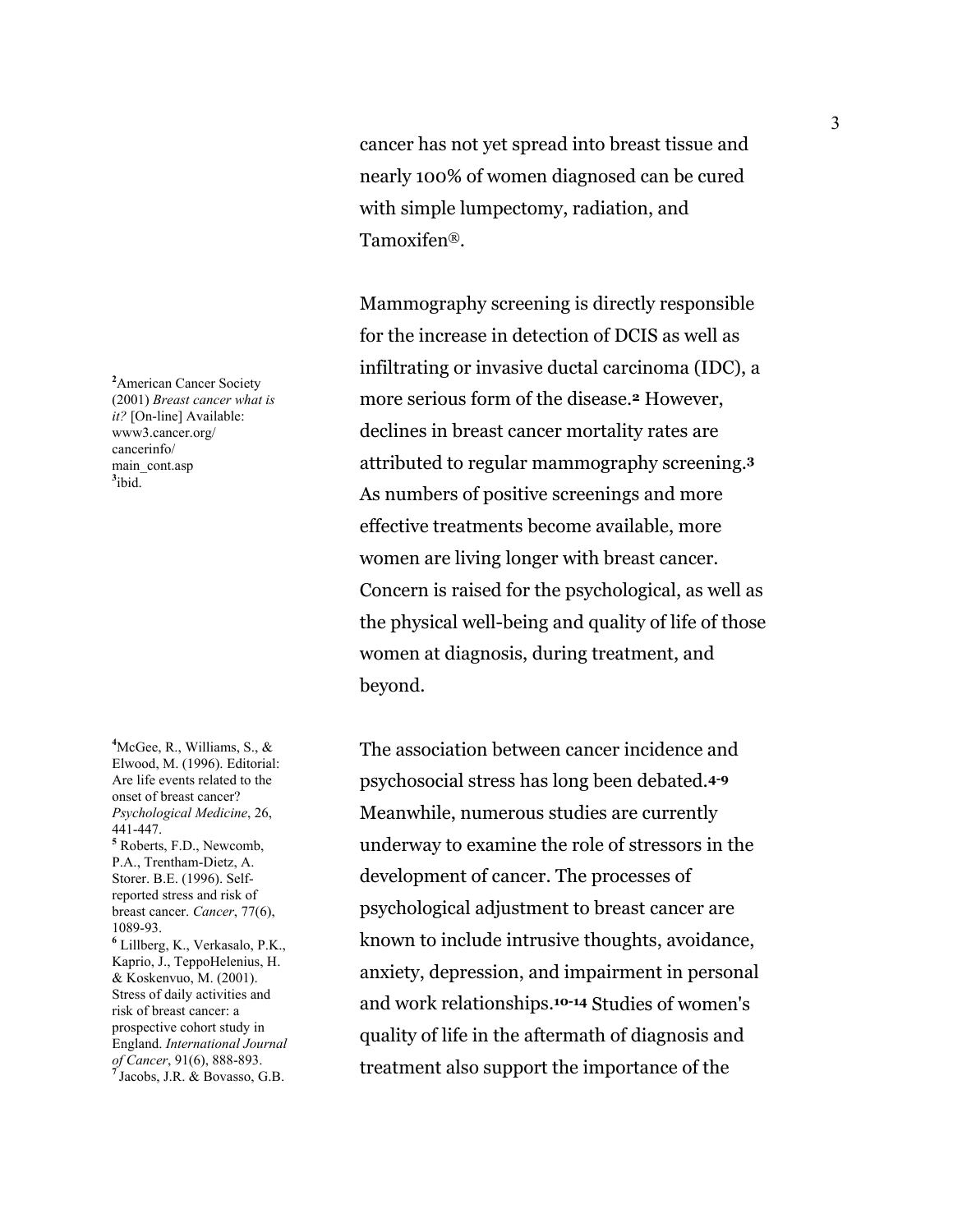(2000). Early and chronic stress and their relation to breast cancer. *Psychological Medicine*, 30(3), 669-678. **<sup>8</sup>** Spiegel, D. & Kato, P.M. (1996). Psychosocial influences on cancer incidence and progression. *Harvard Review Psychiatry*, 4(1), 10-26. **<sup>9</sup>** Geyer, S. (2000). The role of social and psychosocial factors in the development and course of cancer. *Wien Klin Wochenschr*, 112(23), 986-994. **<sup>10</sup>** Baider, L., & De-Nour, A.K. (1997). Psychological distress and intrusive thoughts in cancer patients. *Journal of Nervous and Mental Disorders*, 185, 346-348. **<sup>11</sup>**Carter, B.J. (1997). Women's experiences of lymphedema. *Oncology Nursing Forum*, 24(5), 875-882. **<sup>12</sup>**Epping-Jordan, J.E., Compas, B.E., Osowiecki, D.M., Oppedisano, G., Gerhardt, C. Primo, K., & Krag, D.N. (1999). Psychological adjustment in breast cancer: Processes of emotional distress. *Health Psychology*, 18(4), 315- 326. **<sup>13</sup>**Vickberg, S.M., Bovbjerg, D., DuHamel, K.N., Currie, V. & Redd, W.H. (2000) Intrusive thoughts and psychological distress among breast cancer survivors: Global meaning as a Possible Protective Factor. *Behavioral Medicine*, 25, 152- 159. **<sup>14</sup>** Primo, K., Compas, B.E., Oppedisano, G., Howell, D.C., Epping-Jordan, J.E., & Krag, D.N. (2000). Intrusive thoughts and avoidance in breast cancer: Individual differences and associations with psychological distress. *Psychology and Health*, 14(6), 1141-1153. **<sup>15</sup>** Longman, A.J., Braden, C.J., & Mishel, M.H. (1996) Sideeffects burden in women with breast cancer. *Cancer Practice*, 4(5), 274-280. **<sup>16</sup>** Ferrell, B.R., Grant, M., Funk, B., Garcia, N.,

psychological impact of cancer. Longman, Braden, & Mishel**15** found that quality of life during cancer treatment was negatively affected and associated with side-effects burden. Ferrell et al.**<sup>16</sup>** conceptualized breast cancer quality of life in four domains (e.g. physical, psychological, social, and spiritual), and reported that women experienced the most distress in the psychological domain.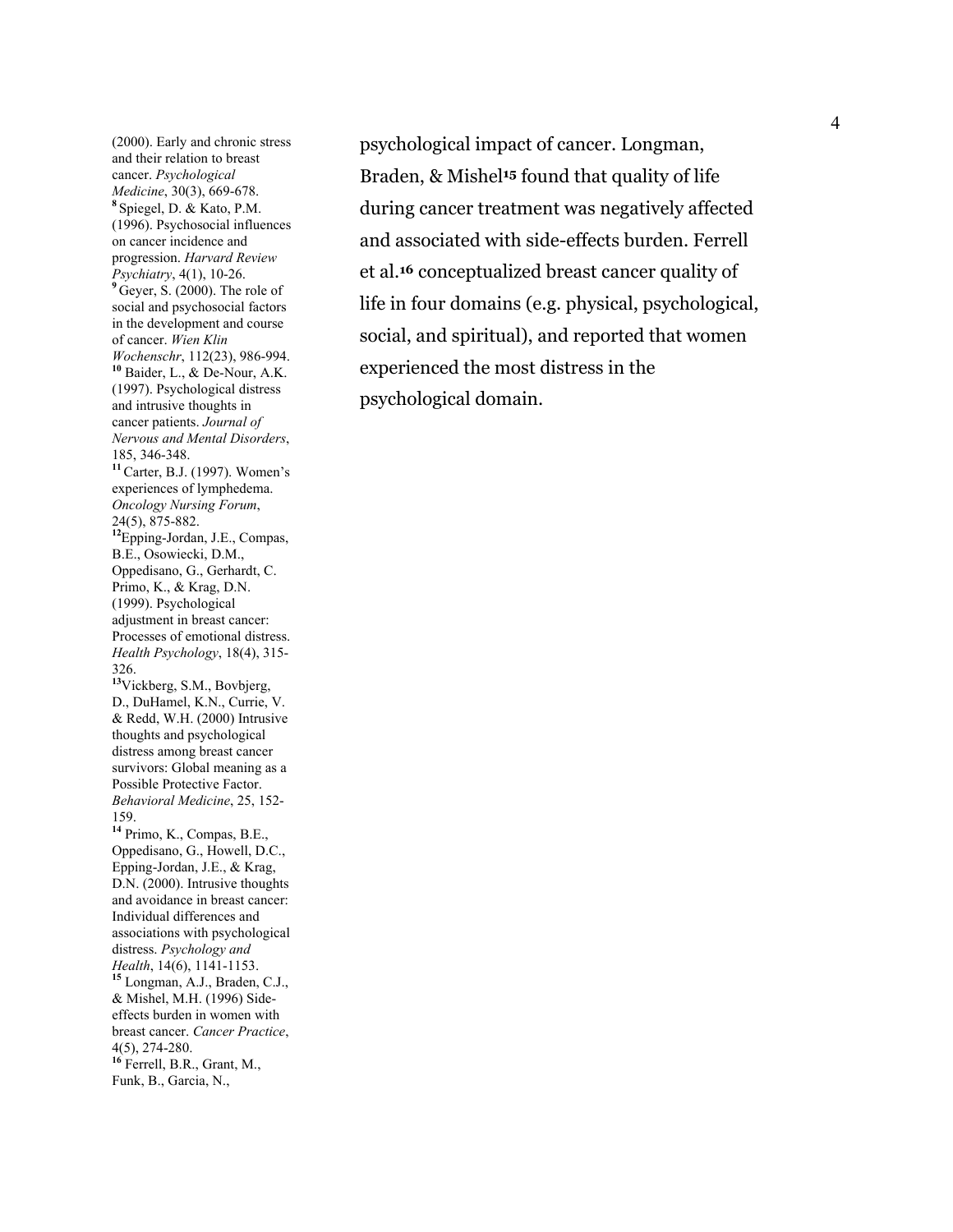Otis-Green, S. & Schaffner, M.L. (1996). Quality of life in breast cancer. *Cancer Practice*, 4(6), 331-340.

**<sup>17</sup>** Bolger, N., Foster, M., Vinokur, A.D., & Ng, R. (1996). Close relationships and adjustment to a life crisis: The case of breast cancer. *Journal of Personality and Social Psychology*, 70(20), 283-294. **<sup>18</sup>** Gall, T., Miquez-de-Renart, R., & Boonstra, B. (2000). Religious resources in longterm adjustment to cancer. *Journal of Psychosocial Oncology*, 18(2), 21-37. **<sup>19</sup>**Street, R.L. & Voigt, B. (1997). Patient participation in deciding breast cancer treatment and subsequent quality of life. *Medical Decision Making*, 17(3), 298- 306. **<sup>20</sup>**Stanton, A.L., Danoff-Burg, S, Camerob, C.L., Bishop, M., Collins, C.A., Kirk, S.B., Sworowski, L.A., & Twillman, R. (2000). Emotionally expressive coping predicts psychological and physical adjustment to breast cancer. *Journal of Consulting and Clinical Psychology*, 68(5), 875-882.  $21$ ibid. **<sup>22</sup>**Cowley, L., Heyman, B., Stanton, N. & Milner, S.J. (2000). How women receiving adjuvant chemotherapy for breast cancer cope with their treatment: A risk management perspective. *Journal of Advanced Nursing*, 31(2), 314- 321.<br><sup>23</sup>Street, 1997

Mediating factors (factors which influence outcomes positively or negatively and have repercussions relevant to meaning of the cancer experience) influence quality of life outcomes.**17-20** Specifically, these factors are differences in coping styles, participation in decision making, social support, and spirituality and/or religious participation. An emotionally expressive coping style was positively correlated with health status and hope and negatively correlated with psychological distress and number of physician visits. The reverse was true for women using avoidant coping styles.**21** A significant number of women undergoing adjuvant chemotherapy cope with the associated physical and psychological distress by actively attempting to keep their routines and attitudes as normal as possible.**<sup>22</sup>**

**23** Street and Voight<sup>23</sup> found that quality of life was higher for women who perceived greater responsibility and choice for treatment decisions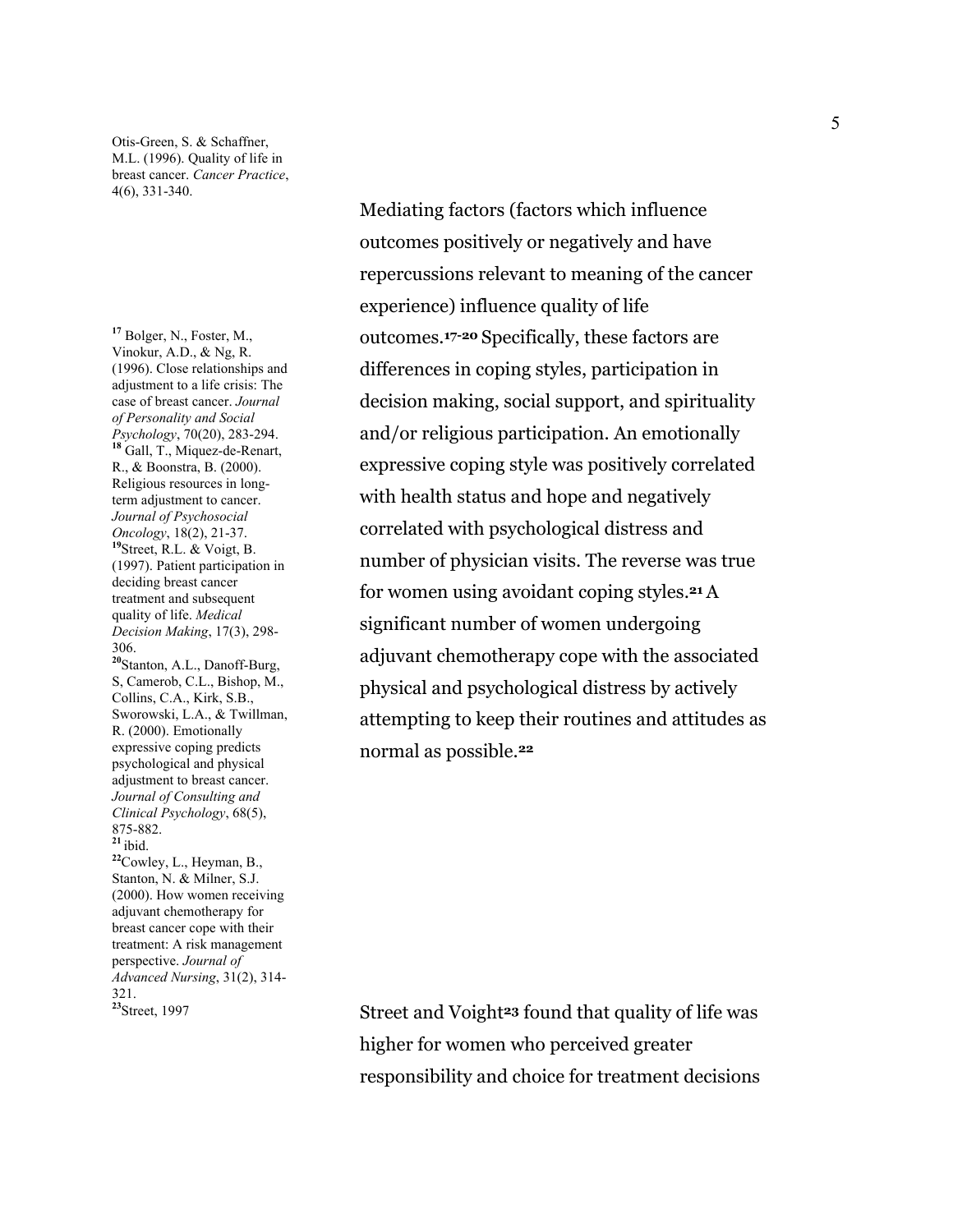**<sup>25</sup>**Lugton, J. (1977). Health visitor support for patients with breast cancer-2. *Nursing Standard*, 11(35), 34-38. **<sup>26</sup>**Courtens, A.M., Stevens, F.C., Crebolder, H.F., & Philipsen, H. (1996). Longitudinal study on quality of life and social support in cancer patients. *Cancer Nursing*, 19(3), 162-169. **<sup>27</sup>**Bolger, 1996  $28$ Ibid.

**<sup>29</sup>**Cotton, S.P., Levine, E.G., Fitzpatrick, C.M., Dold, K.H. & Targ, E. (1999). Exploring the relationships among spiritual well-being, quality of life, and psychological adjustment in women with breast cancer. *Psychooncology*, 8, 429-438. **<sup>30</sup>**Mytko, J.J. & Knight, S.J. (1999). Body, mind and spirit: Towards the integration of religiosity and spirituality in cancer quality of life research. *Psycho-oncology*, 8, 439-450. **<sup>31</sup>**Feher, S. &Maly, R.C. (1999). Coping with breast cancer in later life: The role of religious faith. *Psychooncology*, 8, 408-416. **<sup>32</sup>**Fernsler, J.I., Klemm, P., & Miller, M.A. (1999). Spiritual well-being and demands of illness in people with colorectal cancer. *Cancer Nursing*, 22(2), 134-140.

**<sup>33</sup>**Pascreta, J. (1997). Depressive phenomena, physical symptom distress, and

than for those who perceived limited input or control over these decisions. There is some evidence that global meaning (sense that one's life has purpose and order) is a protective factor **<sup>24</sup>** ibid against psychological distress.**<sup>24</sup>**

> Social support is reported to be useful in helping people manage stressful events.**25,26** However, Bolger and colleagues**27** argue that the presence of social support does not alleviate patients' distress or promote recovery, nor does involvement with well-meaning relatives who have been affected with breast cancer.**<sup>28</sup>**

Spirituality is an important aspect of cancer care.**29-31** Fernsler, Klemm, and Miller**<sup>32</sup>** investigated the relationship between spiritual well being and the demands of illness imposed by a cancer diagnosis. The authors concluded that subjects who reported higher levels of spiritual well being experienced significantly lower demands of illness related to physical symptoms, monitoring symptoms, and treatment issues.

Pascreta**33** reported that, although slightly less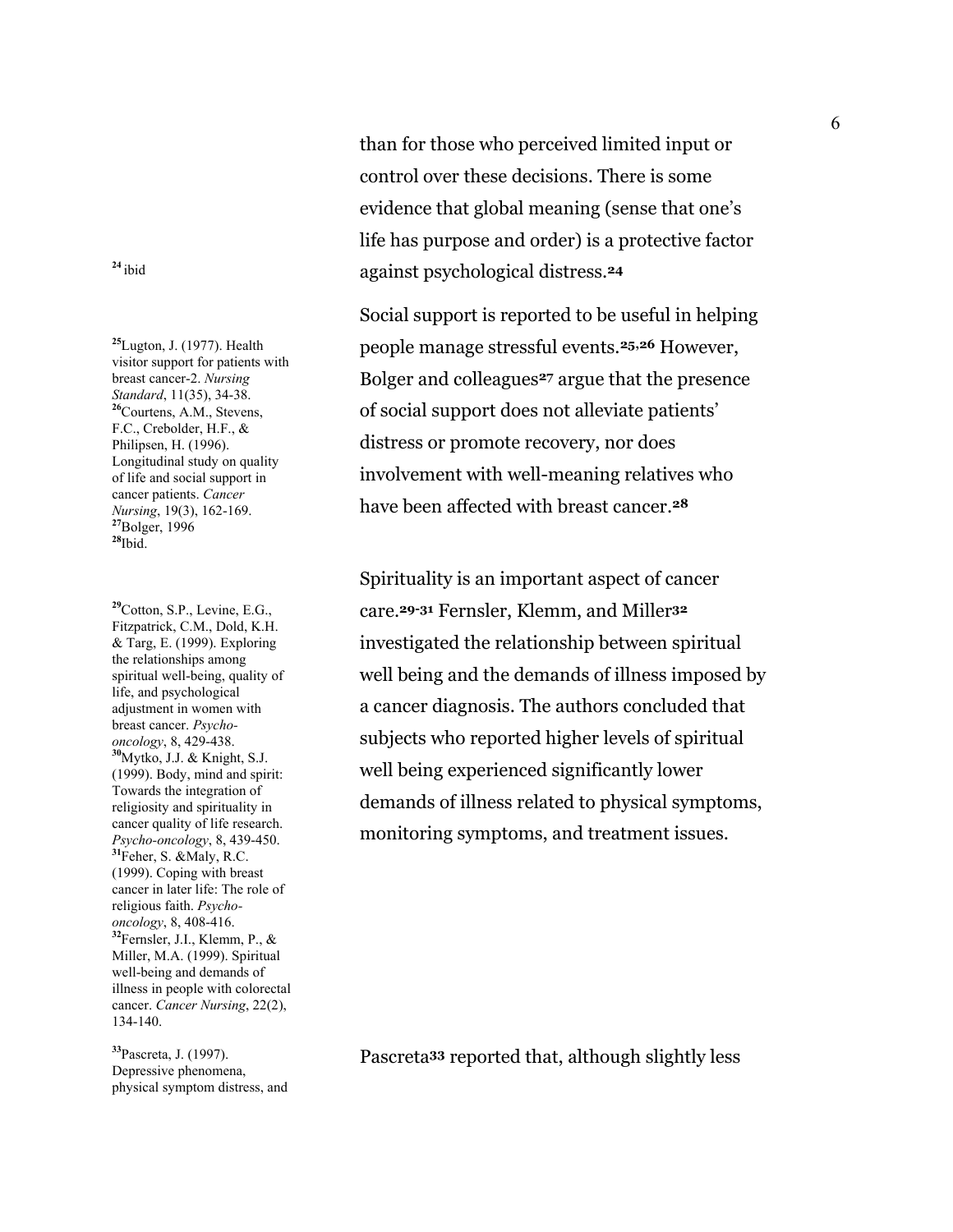functional status among women with breast cancer. *Nursing Research* (4), 214-220.

**<sup>34</sup>** Watson, M. Haviland, J.S., Greer, S., Davidson, J., & Bliss, J.M. (1999). Influence of psychological response on survival in breast cancer: A population-based cohort study. *Lancet*, 354, 1331-1336.

**<sup>35</sup>**Ferrell, 1996 **<sup>36</sup>**Brady, M.J., Cella, D.F., Mo, F., Bonomi, A.E., Tulsky, D.S., Lloyd, S.R., Deasy, S., Cobleigh, M., & Shimoto, G. (1997). Reliability and Validity than the national norm, 9% of her sample (*n*=79) met criteria for major depressive disorder or dysthymia and 24% had elevated depressive symptoms. These symptoms resulted in physical symptom distress and impaired functioning. Those women who achieved high scores on hopelessness and helplessness scales and on depression instruments had poorer patient outcomes and a significantly reduced chance of survival.**<sup>34</sup>**

Early detection and improved treatment is expected to reduce mortality in women with breast cancer. However, more women are living longer with the disease and must cope with the resultant psychosocial stress.

Most studies of the psychological effects of breast cancer have been quantitative and correlational, studying various aspects of the disease, e.g. coping, decision-making, social support, and spirituality. However, these studies do not capture the essence or the uniqueness of the breast cancer experience lived by each woman. Instruments designed for all cancer populations or for patients with chronic illness in general are frequently used in data collection.**35** The FACT-B,**<sup>36</sup>** a quality of life scale specifically designed for breast cancer patients, has recently been

i d'an deus d'an deus d'an deus d'an deus d'an deus d'an deus d'an deus d'an deus d'an deus de deus de la déca<br>De la década de la década de la década de la década de la década de la década de la década de la década de la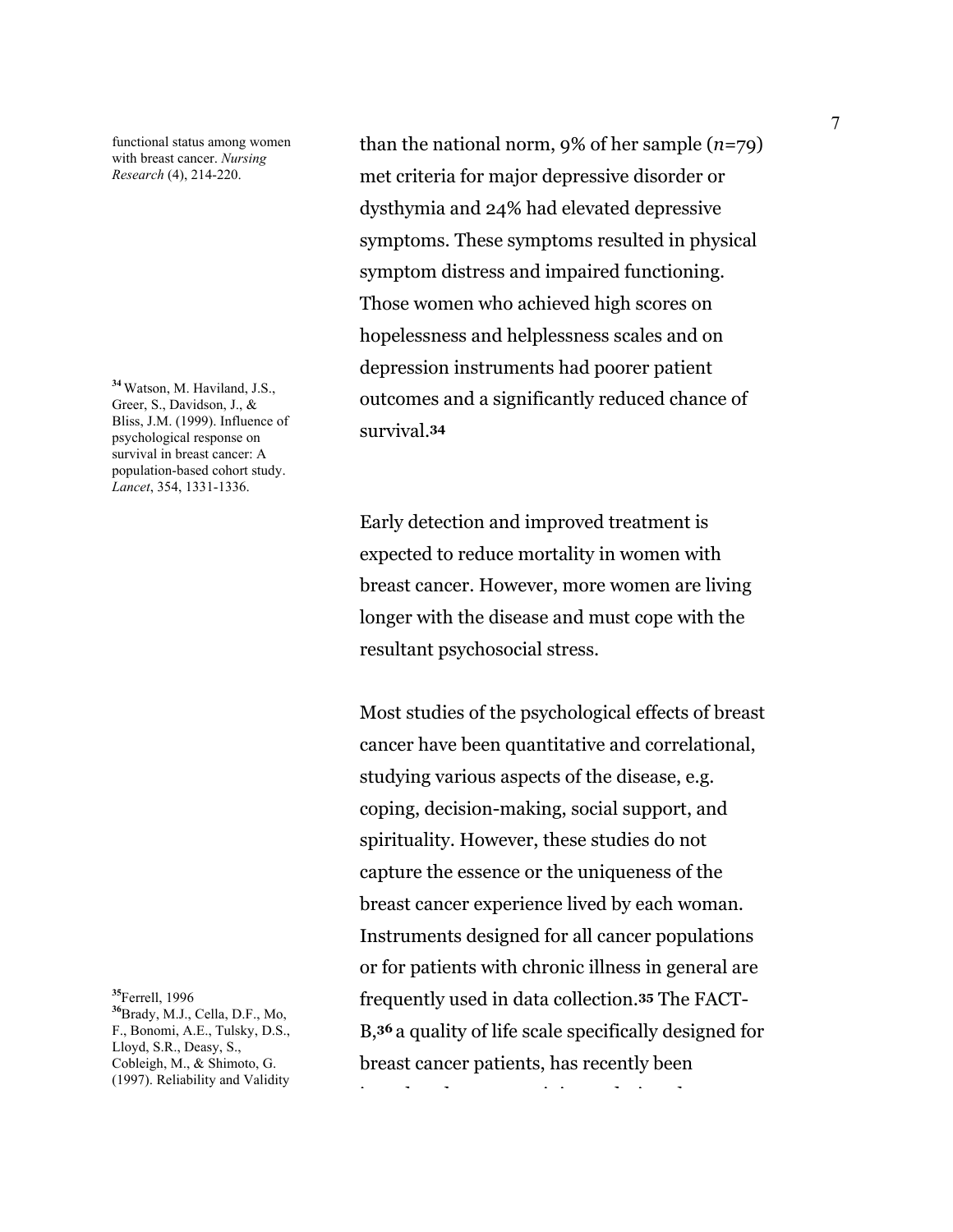of the Functional Assessment of Cancer Therapy-Breast quality-of-life instrument. *Journal of Clinical Oncology*. 15, 974-986.

**<sup>37</sup>**Oiler C. (1982). The phenomenological approach in nursing research. *Nursing Research*, 31(3), 178-181. **<sup>38</sup>**Giorgi A. (1985). *Phenomenology and psychological research*. Pittsburgh: Duquesne University Press.

**<sup>39</sup>**Moustakas, C. (1994). *Phenomenological Research Methods*. Thousand

introduced. However, it is not designed to capture the individual lived-experience of the woman with breast cancer. The phenomenological method used in this study was selected to illuminate factors that are absent in the existing literature and provide a clear sense of what the experience of breast cancer is like for each individual participant. The purpose of this study was to determine the meaning of the breast cancer experience to women living with the illness.

### **Methods**

Phenomenology has been described as a philosophy, an approach, and a method that aims to describe experience as it is lived.**37** In keeping with the two descriptive levels of the Giorgi**<sup>38</sup>** method of empirical phenomenological research, the original data were comprised of naïve descriptions obtained through open-ended questions and dialogue (Level I). The method entails asking the research question, "What was it like for you to be diagnosed with breast cancer?" and other appropriate questions in order to glean the meaning of the experience for the individual. The descriptions provided by the participant are the basis for a structural reflective analysis that depicts the essence of the experience (Level II).**39**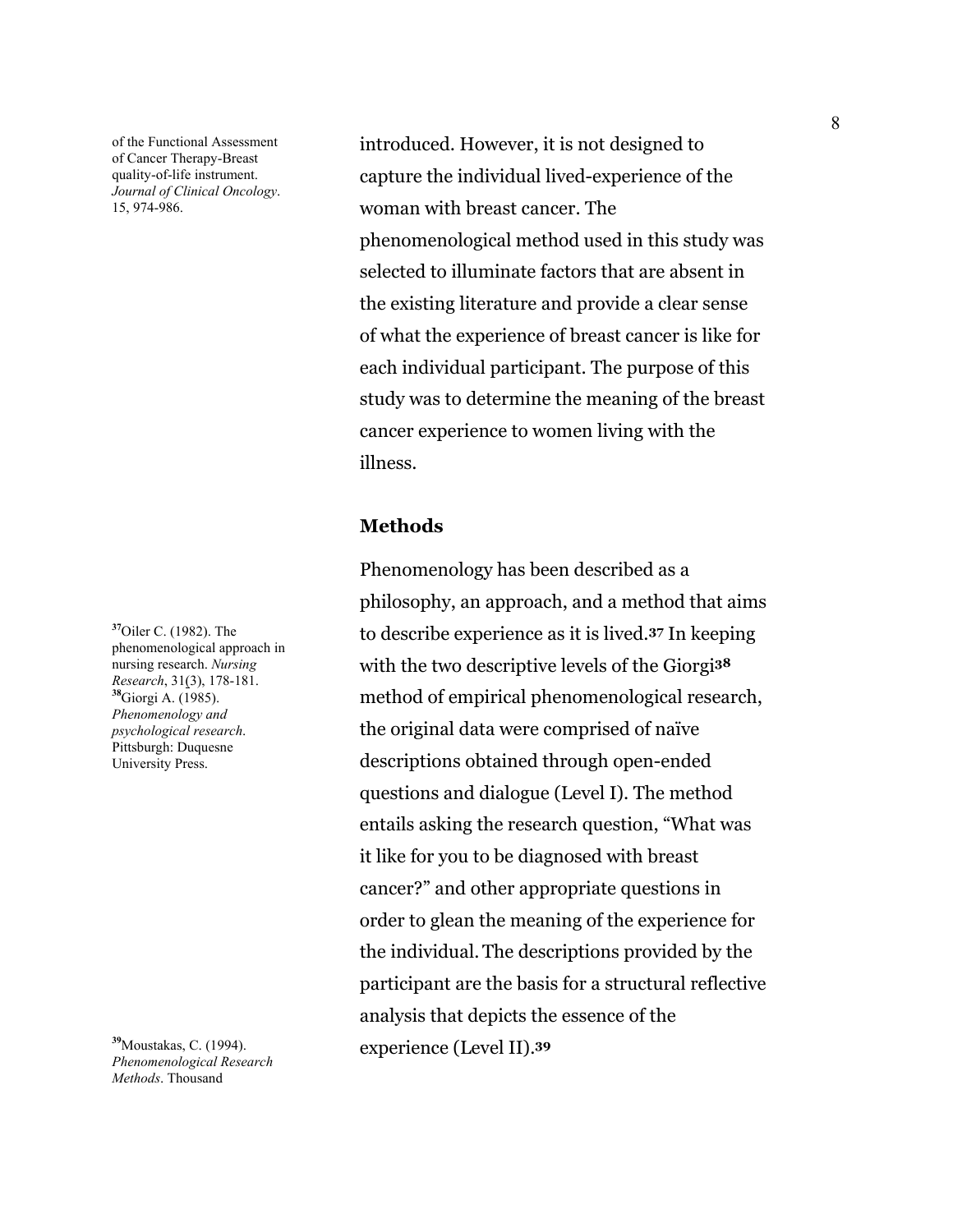*Sample.* Twenty women diagnosed with breast cancer comprised the sample for this study. Although this was a relatively large number for a phenomenological study, saturation (redundancy in data collection) was not achieved until the 20th interview. Eleven women were patients from a local cancer center in a Southeast region of the United States. The remaining participants were nominated by people who knew someone who had recently been diagnosed with breast cancer**.** The type of breast cancer, the location, and the severity of the disease varied for each woman. Approximately half of the women had found lumps while doing breast self-exam (BSE) and the remainder were diagnosed following detection of suspicious areas on mammograms. One woman had been diagnosed with breast cancer ten years prior, had a mastectomy, and then was diagnosed with cancer in the other breast. The treatments received by these women were diverse, ranging from simple lumpectomy to mastectomy. Some received radiation and/or chemotherapy and some were taking Tamoxifen®.

Participants ranged in age from 30 to 56 years. Eighteen were over the age of 50. Fifteen women were employed in professional occupations, three as non-professionals, and two were housewives.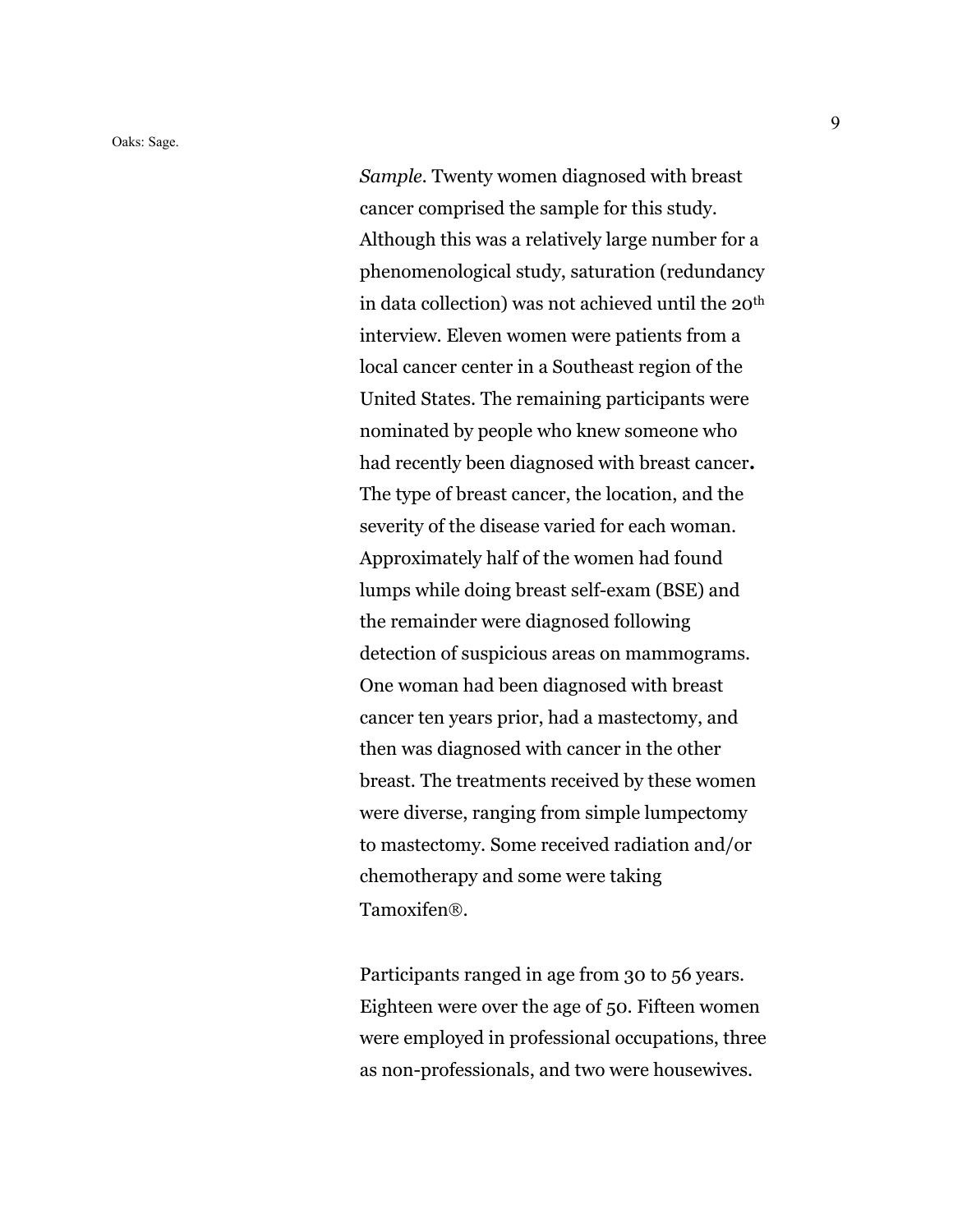Three women were African American; the rest were Caucasian. All had some type of health care coverage. Three were divorced, one was widowed, and the rest were married. They met sample criteria of having been diagnosed with breast cancer during the previous 12 months and of consenting to audiotaping of responses to an open-ended interview. Respondents were given a brief letter describing the purpose of the study, assurances regarding the confidential nature of the data and information regarding their right to withdraw from the study any time until the data were analyzed.

*Data Collection.* The interview began with a central question: What was the experience of breast cancer like for you? As interviews progressed, participant statements provoked seven common questions:

- 1) What were your thoughts and feelings when you first learned you had cancer?
- 2) What are they now?
- 3) Whom did you confide in first?
- 4) Who is your primary support person?
- 5) What effect has the illness had on your family as you cope with your illness?
- 6) What difficulties did you encounter in seeking treatment? and,
- 7) What kinds of things do you do to take care of yourself now that you did not do before?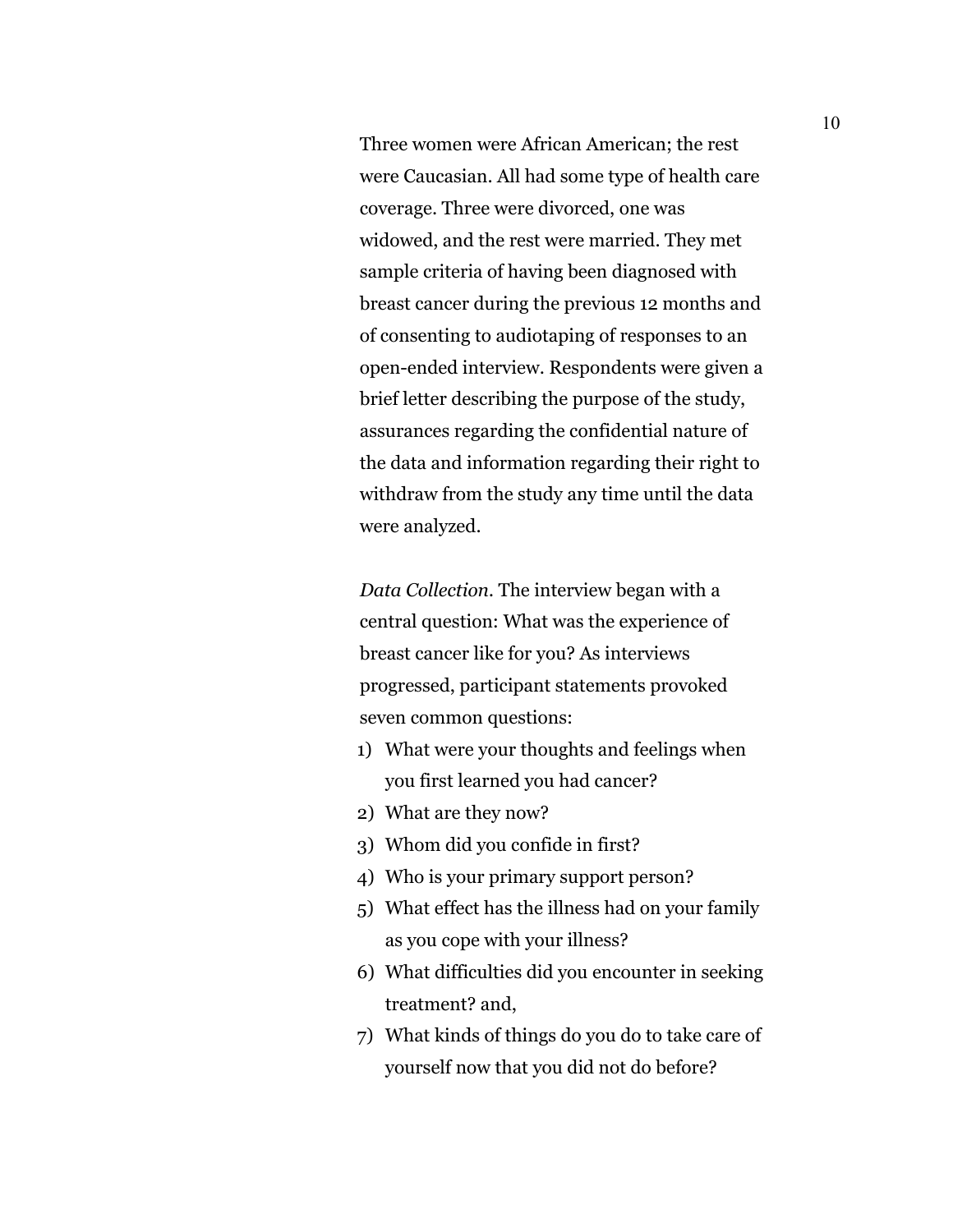**<sup>40</sup>**ibid. **<sup>41</sup>**Lincoln, Y. S. & Guba, E.G. (1985). *Naturalistic Inquiry*. Newbury Park: Sage.

Open-ended questions facilitated obtaining naïve descriptions, the process of dialogue, and helping participants describe lived experience.**<sup>40</sup>** According to Lincoln and Guba,**41** an unstructured interview in a non-standardized format is useful to avoid seeking normative responses. A priori researcher notions were bracketed in order to hold in abeyance presuppositions regarding participants' experiences.

Audiotaped interviews were conducted at a mutually convenient location. Many occurred at the cancer center where the woman was being treated or followed; some were conducted in the researcher's office. Interviews usually lasted one hour. Unclear data or meanings from verbatim audiotaped transcriptions were taken back to the participant for clarification when needed.

*Plan for Data Analysis.* The procedure for data analysis followed the method proposed by <sup>42</sup>Giorgi, 1985 **Giorgi.** 42 The entire transcript was read in order to obtain a sense of the whole. The researcher then re-read the entire document again in order to isolate specific meaning units, while concentrating on the phenomenon under question. The researcher systematically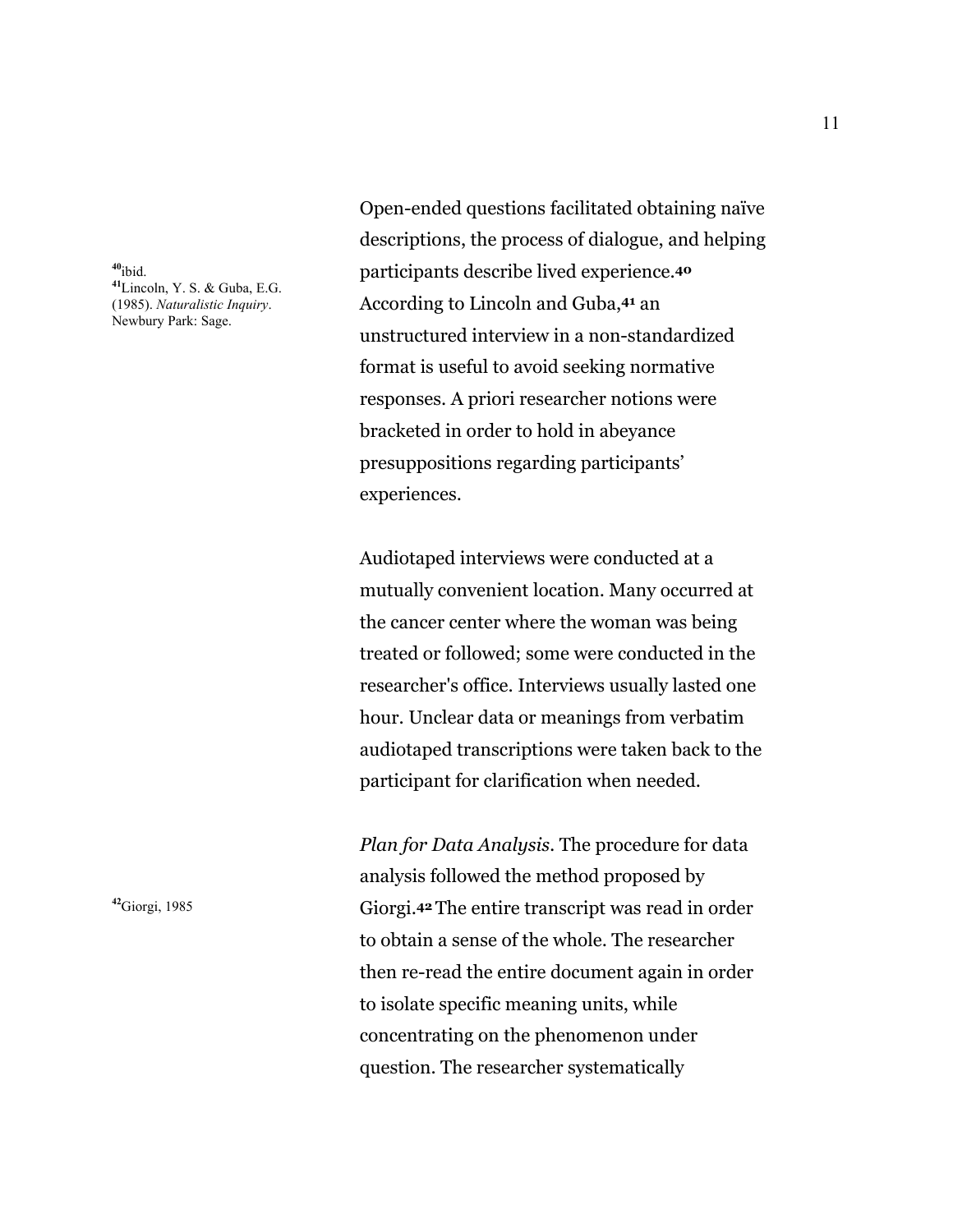eliminated redundancies, clarified meaning units, and related meaning units to each other and to the sense of the whole. The desired end product was a narrative description or central meaning statement that captures the essence of the experience for the participant and directly conveys the psychological insight contained in the interview.

Threats to trustworthiness in this project were handled through consideration of "credibility," "transferability," "dependability," and "confirmability" as described by Lincoln and **<sup>43</sup>**Lincoln, 1985 Guba.**43** Low inference descriptors, participant review of findings, and confirmation of findings by a peer who is skilled in the phenomenological method were additional techniques used to ensure trustworthiness. Low inference descriptors entailed the use of numerous verbatim accounts of informants' descriptions in the phenomenological writing. Participant review of findings consisted of participant clarification of researcher perceptions of interview content.

### **Results**

The meaning of living with a diagnosis of breast cancer is that it is *an experience that is a gradual, private, social, and spiritual process in which initial trauma takes place,*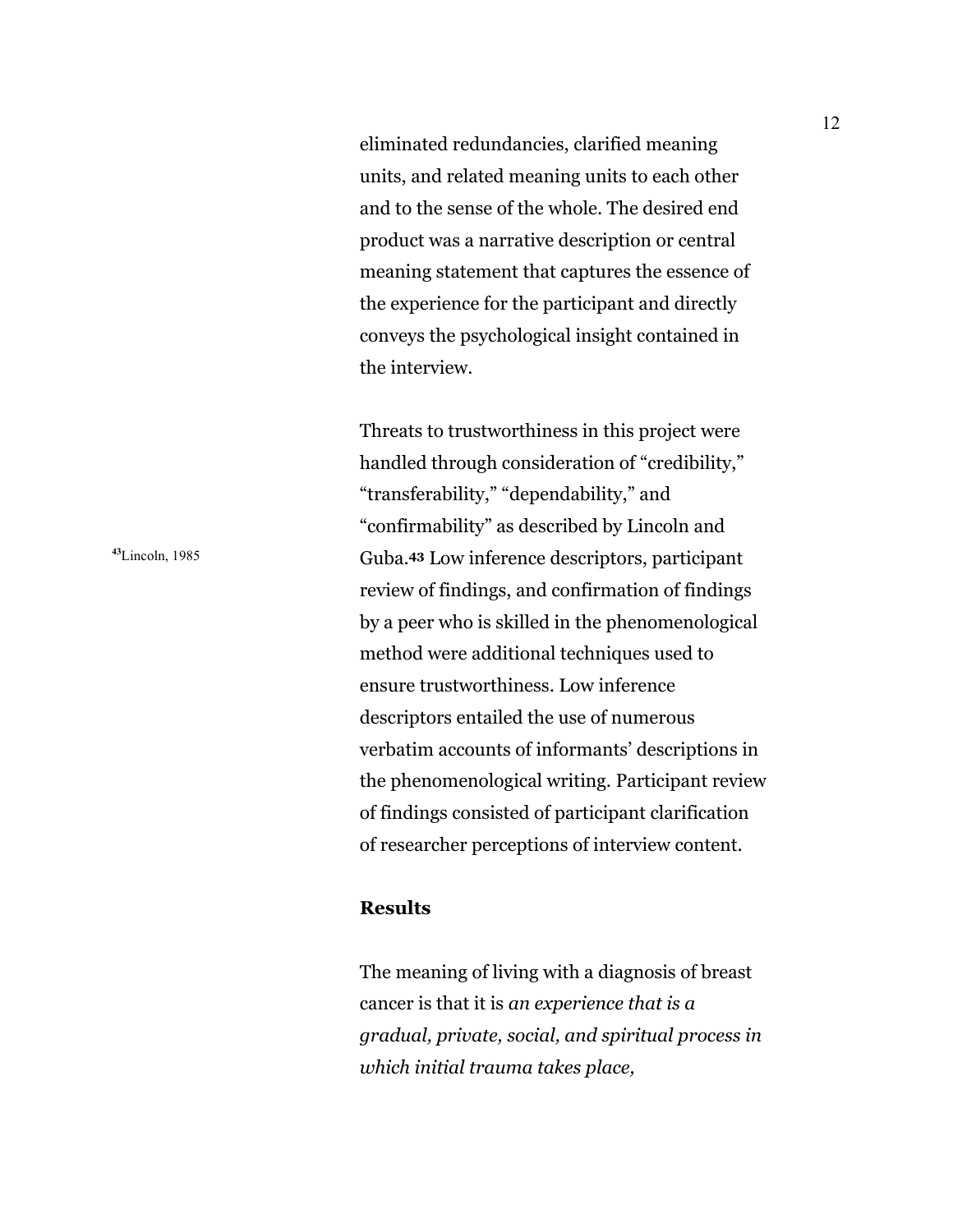*re-traumatization occurs, and all efforts are directed at resolution/healing.* Data analysis revealed that participants seemed to encounter three overlapping phases of the experience of living with breast cancer during the first year following diagnosis. The first phase (diagnostic phase) was conceptualized by the researcher as a period of "impact." The second phase (treatment phase) as "resilience," and the third (posttreatment phase) as "resolution/healing." Phases were conceptualized after interviews and during data analysis for the convenience of organization and management of voluminous amounts of qualitative data. It is important to note that a significant overlap of themes occurred between phases, e.g. spirituality and fear. However, certain characteristics were predominant in a designated phase.

*The Diagnostic Phase (Impact of Diagnosis).*  The diagnostic phase of the experience was conceptualized as a period of "impact." Six themes were descriptive of this period: 1) receiving the news, 2) fear, 3) being strong, 4) persistent thoughts, 5) multiple stressors, and 6) spiritual awareness.

*Receiving the News.* Shock, disbelief, and an initial "shutting down" characterized *receiving the news*, for a majority of participants.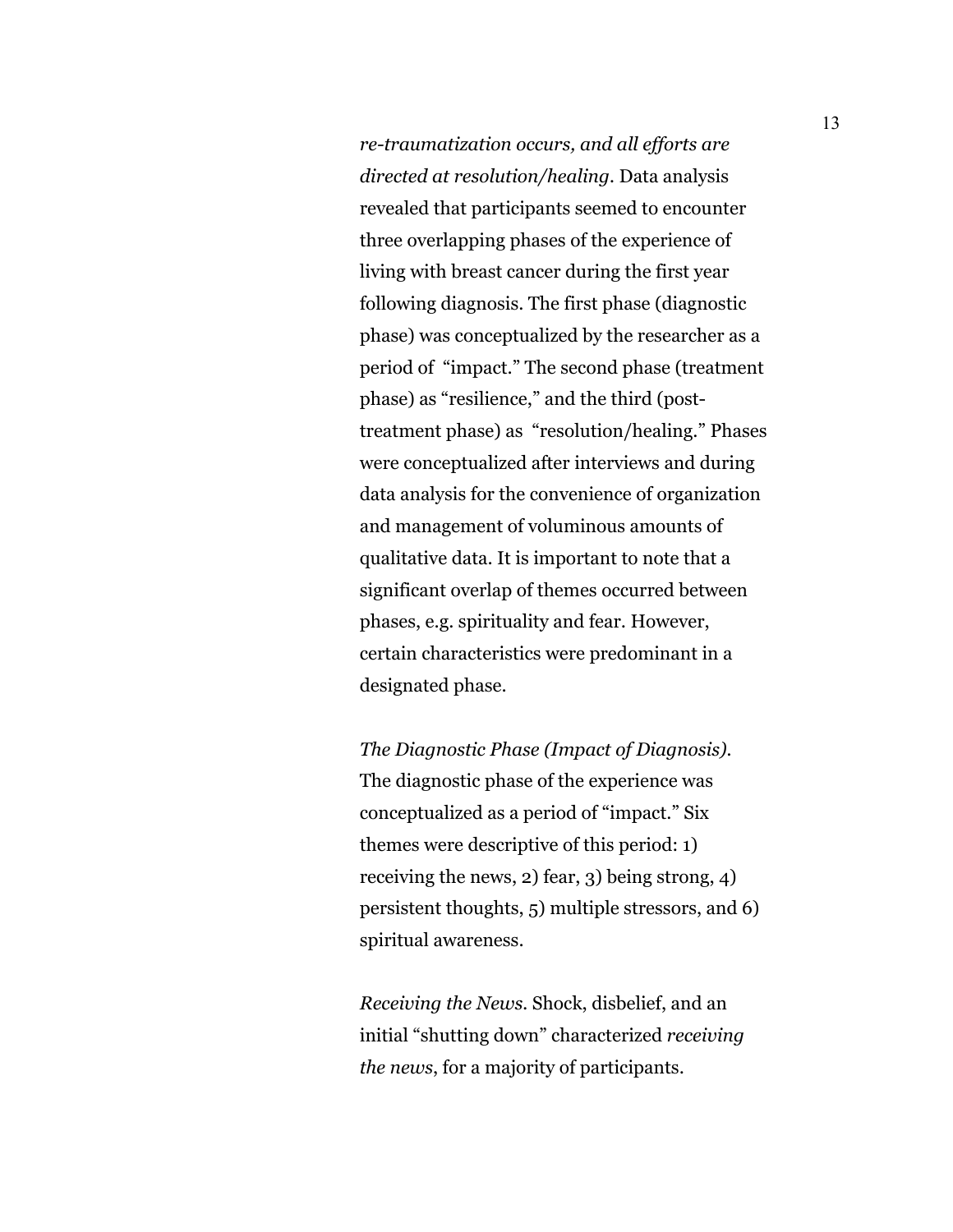Statements such as "I absolutely could not believe it; it floored me" and "by the time I got home I started crying, I was dry heaving and couldn't catch my breath" depicted clearly the impact that a positive breast cancer diagnosis had on many of the women. Even those women who suspected that the lump they had discovered or the shadow that had been seen on mammogram would turn out to be cancerous were not spared these feelings.

Participants received the news in a variety of ways. Some women were notified by phone by their physicians, some were told by well-meaning husbands who had kept positive biopsy results from their wives, and some were informed by surgeons during office visits. However, two participants had been told by their physicians that "it's nothing to worry about, you're too young, at your age this doesn't happen" only to end up with a positive breast cancer diagnosis later on. Ironically, some reported thinking that they were "safe" because they had no family history of breast cancer. Finding out that they had cancer meant that their previous assumptions were not valid and they were not "safe." A sense of vulnerability was evident under this category. It did not matter how the news was delivered. "Shutting down" was a mechanism for figuring out what was going on.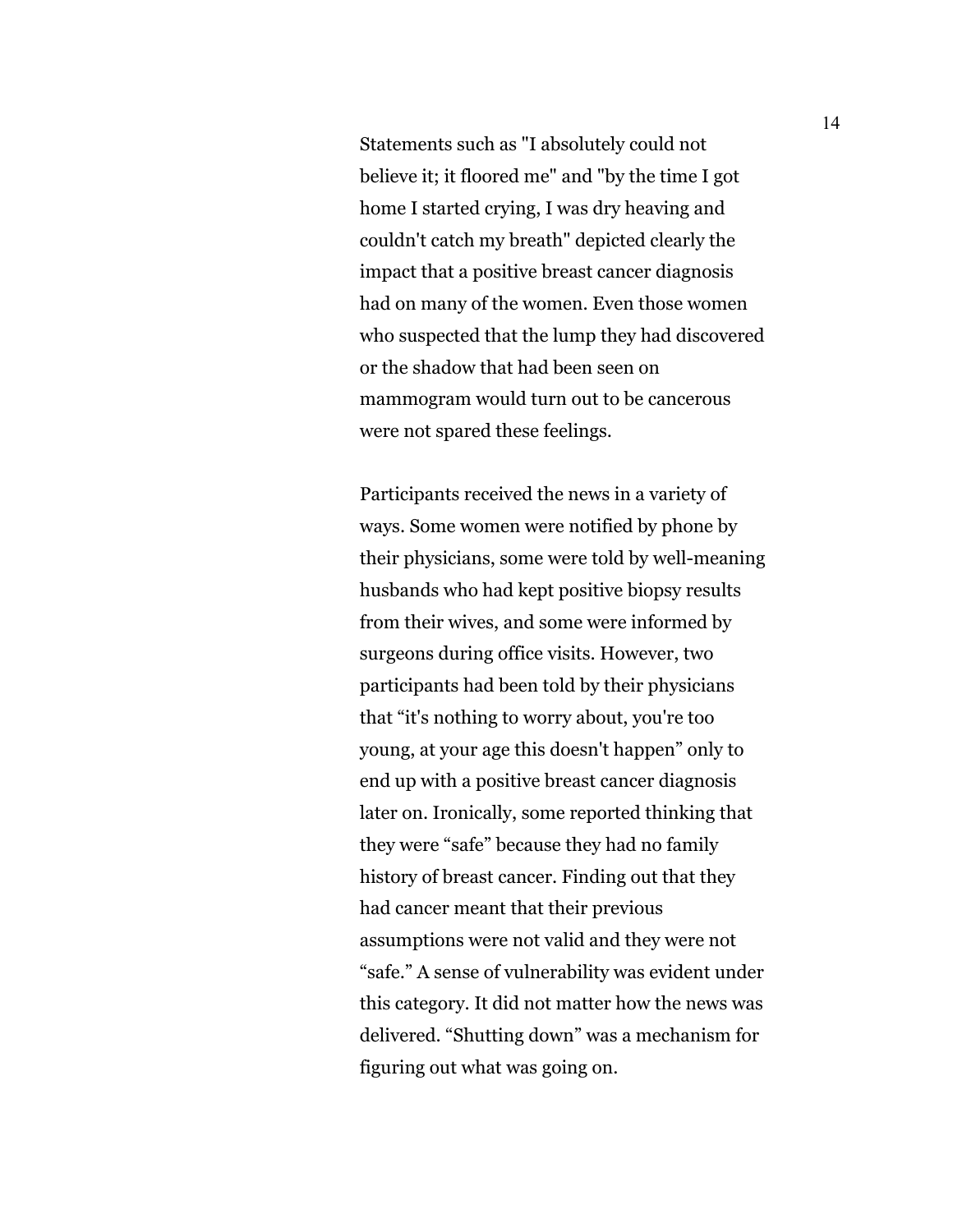*Fear.* Initial fears experienced by the women included fears of death, surgery, and the treatment process. The women with children worried about what would happen if they were not alive to raise their children. One respondent stated,

*"Death popped in my mind, scared [me], and I began to cry; I began to think about my kids. Them being as young as they are and not having momma there."*  Some individuals disavowed being afraid, stating that they had faith that "everything would be all right." However, there was a sense that an adjustment had been made in initial thinking. Cancer changed their lives; adjustments were compulsory.

*Being Strong.* Women felt the need to "be strong" for family members and friends which meant that they were often deprived of the luxury of freely expressing emotion. Many cited assuming the role of comforter in order to keep spouses and children from "falling apart."

One woman stated, "As long as I was there and doing everything, things were okay." Another stated, "I felt like I needed to hold it together for my family." Still another stated:

*"I tried not to do it (cry) in front of my family. I felt that it would just devastate*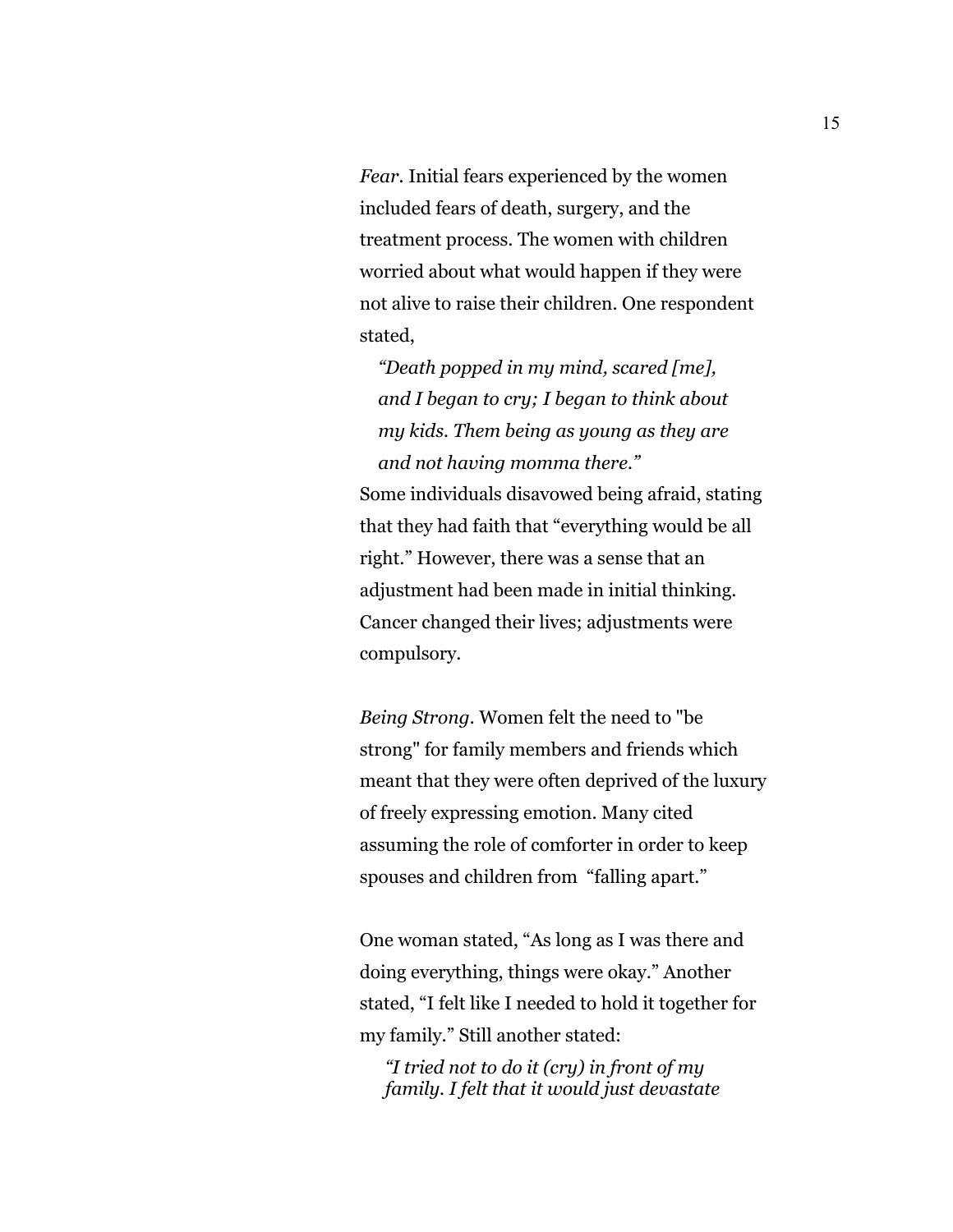*them. I tried to be strong...I never broke down in front of my mother because I could tell it was pretty hard for her. I tried to put up a pretty strong front. The situation was stressful enough and I didn't want them to see my suffering and make it that much worse for the people around me."* 

*Persistent Thoughts.* Thoughts about the possibility of losing a breast, the stress of prescribed treatments, an uncertain future, and possible death were uppermost in the minds of the majority of the women and invaded daytime as well as nighttime awareness. Immersion in the breast cancer experience meant not being able to attend to usual activities of daily living. One participant stated:

> *"I woke up at 3 in the morning, my heart was racing, my blood pressure was high. It was scary. I went to the emergency room but everything was fine. I think it was just an anxiety attack."*

*Multiple Stressors.* The majority of women cited experiencing multiple stressors in their daily lives prior to and concurrent with the cancer diagnosis. Some were caregivers to aging or ill parents, most had children, some had recently moved to their current locations, some had changed jobs, and one had had breast cancer previously. Having breast cancer meant that life had changed but still goes on.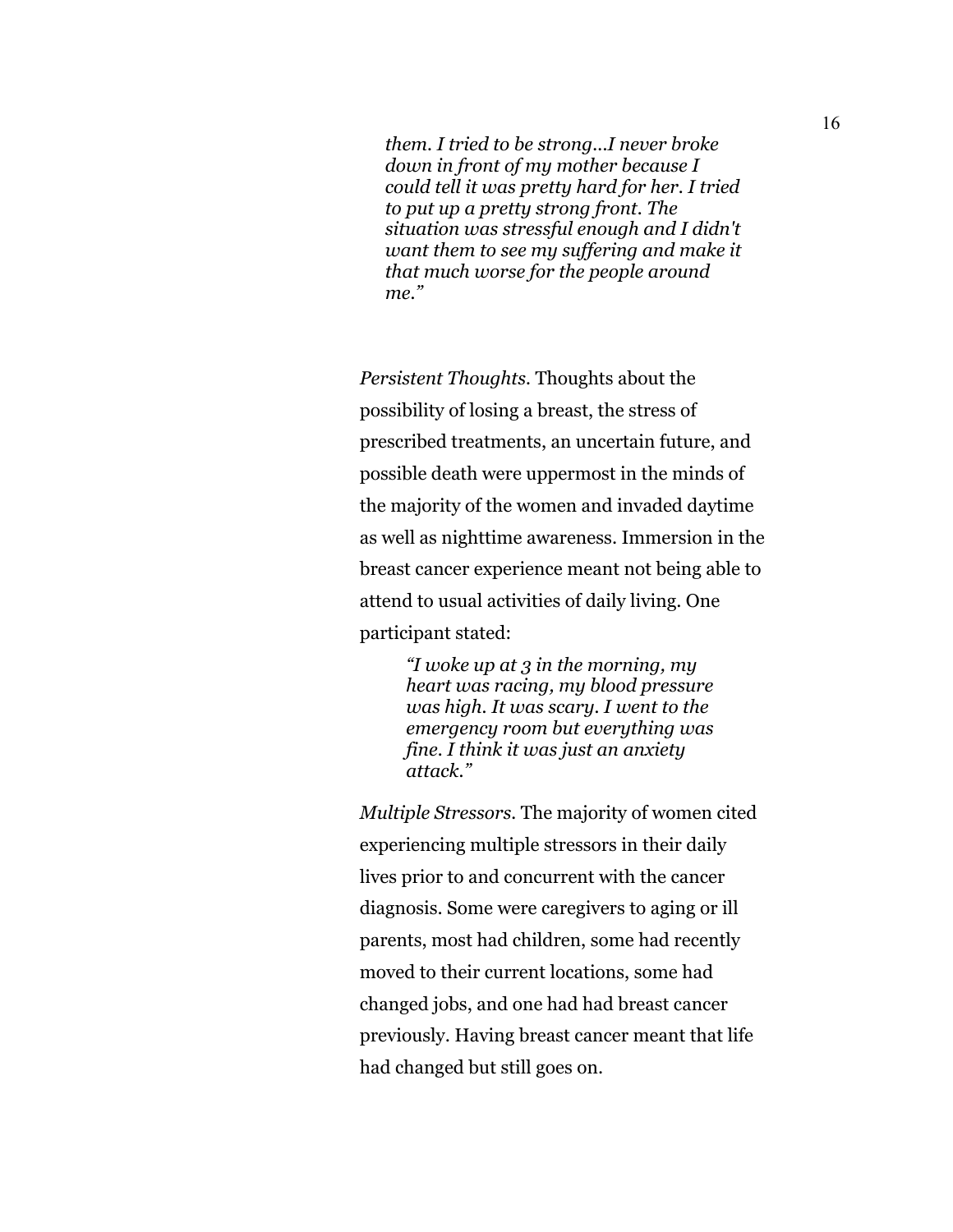*Spiritual Awareness.* Without exception, the women in this study recognized an increase in spiritual presence in their lives. Learning that they might die meant that they felt drawn to reevaluate their relationships with God and recognized that they needed something more powerful than themselves to see them through. They had faith that God would take care of them, and hope for a long and happy future. The following statements, by different participants, depicted the concept of spiritual awareness.

"*I prayed to God, and broke down, and asked him to carry me through this because I couldn't do it on my own."* 

*"It is tough to go through chemo. Just put God first. Sometimes it feels like He is far away, but, that is when He is carrying us. God didn't say our life would be easy. I believe it was John 16:33. It said, 'We will have trials and tribulations but have good cheer because He has overcome them all.' That let me know that He is still in the healing business. I believe wholeheartedly that He healed me and it (cancer) won't return."* 

*The Treatment Phase (Being Re-traumatized).*

The treatment phase, one of re-traumatization, was characterized by four themes: 1) making choices, 2) pain and suffering, 3) determination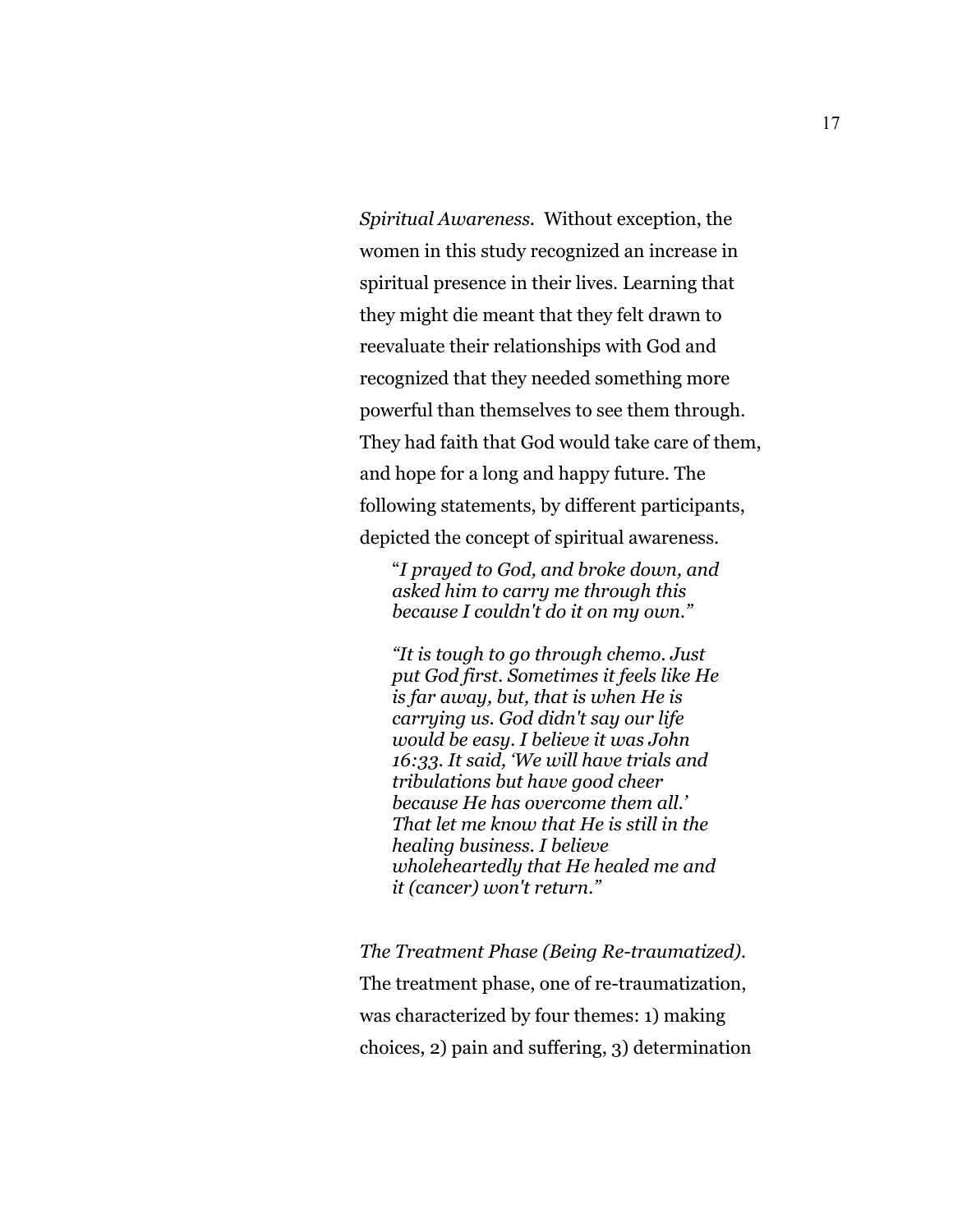to fight, and 4) support from others.

*Making Choices*. The majority of participants made choices regarding the type of surgery they would undergo and whether they would have radiation and/or chemotherapy. Access to care was not a problem for them. They listened to their physicians, sought second opinions, read whatever they could find related to breast cancer, and searched the Web for information that would help them make their decisions. Having cancer meant that they had to make choices. They were unwilling to adopt a "wait and see" attitude and were highly proactive in seeking treatment.

Regardless of the choice, having breast cancer meant that women had to choose for themselves. Some did exactly what their physicians told them to do. Others refused radiation, chemotherapy, or Tamoxifen®, stating that they knew intuitively that the cancer was gone. Concern for physical attractiveness was a key factor for two women in determining the type of treatment that they would undergo. One woman refused radiation stating that she did not want "red skin or a hard breast." Another declined a course of Tamoxifen® fearing that she would gain weight. Although variability in decision-making existed, each woman took some sort of action.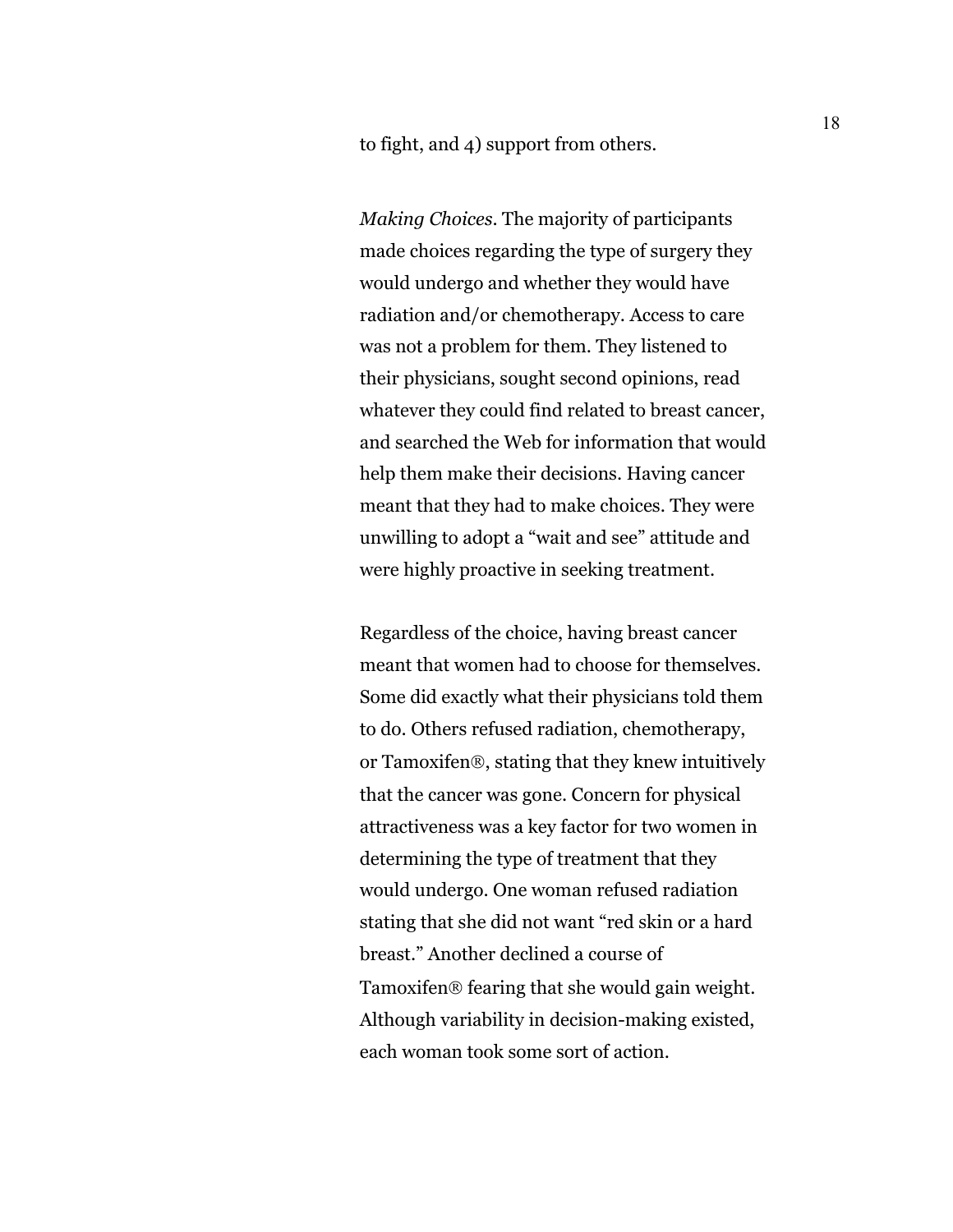*Pain and suffering*. Most of the women in this study suffered physical and emotional pain and discomfort proportional to stage at diagnosis, type of surgical procedure, and need for chemotherapy. Being in pain meant inability to accomplish usual tasks, self-absorption, and a resulting decrease in the capacity to focus on the needs of others. Those who were diagnosed early and who had radiation without chemotherapy seemed to exhibit more peace of mind and confidence in their prognoses. Although all of the women reported emotional pain and suffering, those who were diagnosed later with more invasive disease experienced the added discomfort of the nausea, vomiting, weight loss, and hair loss that were side effects of chemotherapy. Those who had undergone mastectomy exhibited more hopelessness and despair. Statements such as "I felt my world had come to an end," "I cried for days and weeks," and "I still have moments of despair" clearly depicted these concepts.

*Determination to fight*. All of the women in this study were determined to fight their cancers. Fighting meant taking control of the illness by following physician's recommendations for treatment, keeping their appointments, and engaging in appropriate follow-up. However, two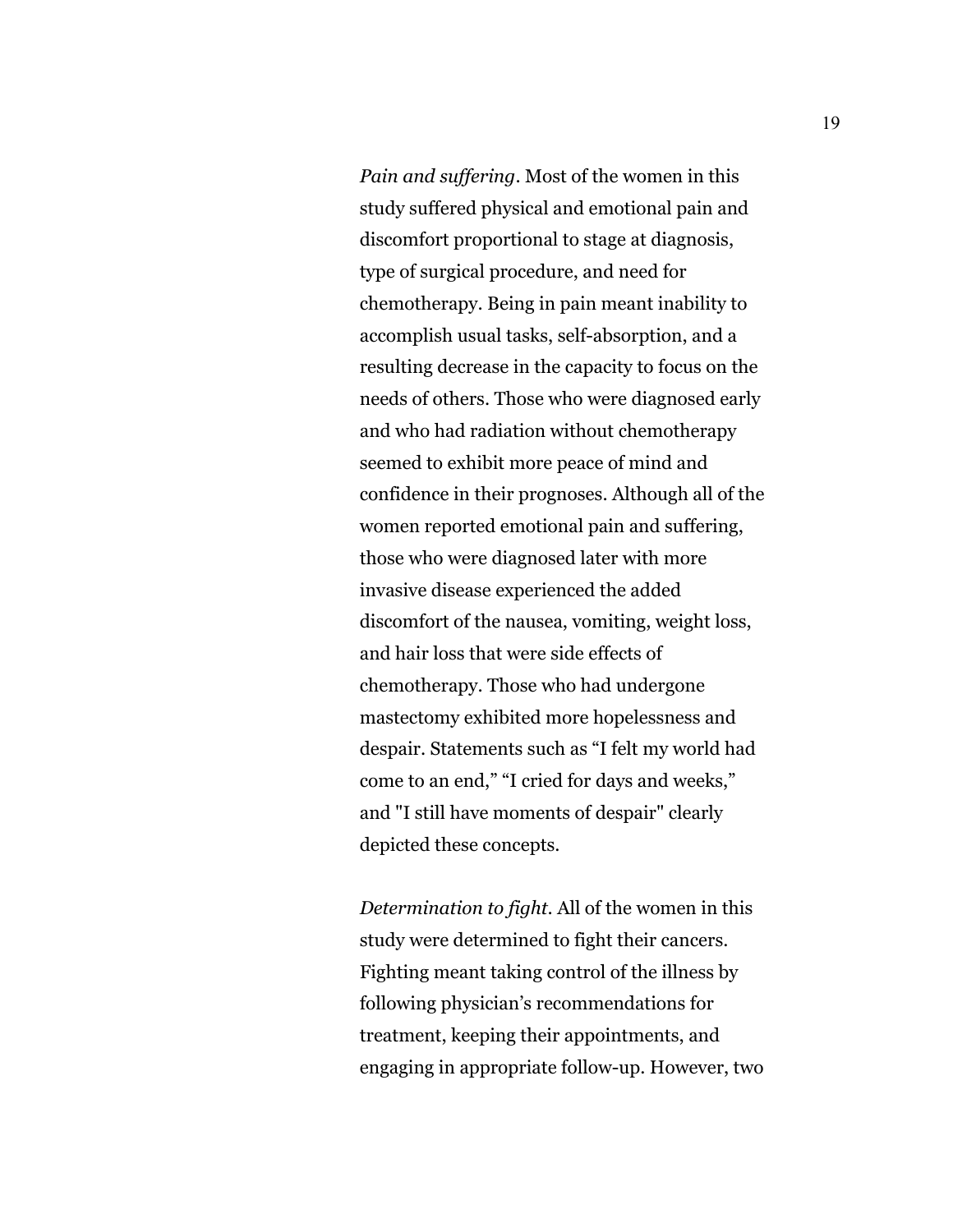individuals "fought" using unconventional methods such as dietary supplements and vitamins. One woman who expressed a common sentiment stated: "I felt that most likely I would survive and I could beat this."

*Support from others*. All of the women, whether married, widowed, or divorced**,** reported having good support systems. "My major support person was my husband because I could go to him and I could break down. He would lift me back up." Several women stated that their husbands assured them that "We'll go through this together." They also derived significant amounts of support from the physicians, nurses, and technicians who treated them, as shown by frequent comments about the kindness, caring, and thoughtfulness of staff at their treatment facilities. Participants also cited support from their children, parents, and co-workers. Being supported meant not having to carry a horrendous burden alone.

*Post-treatment Phase (Progress Towards Resolution/Healing).* The post-treatment phase was depicted by a continuing process of *resolution/healing*: The major themes depicted in this phase included: 1) fear of recurrence,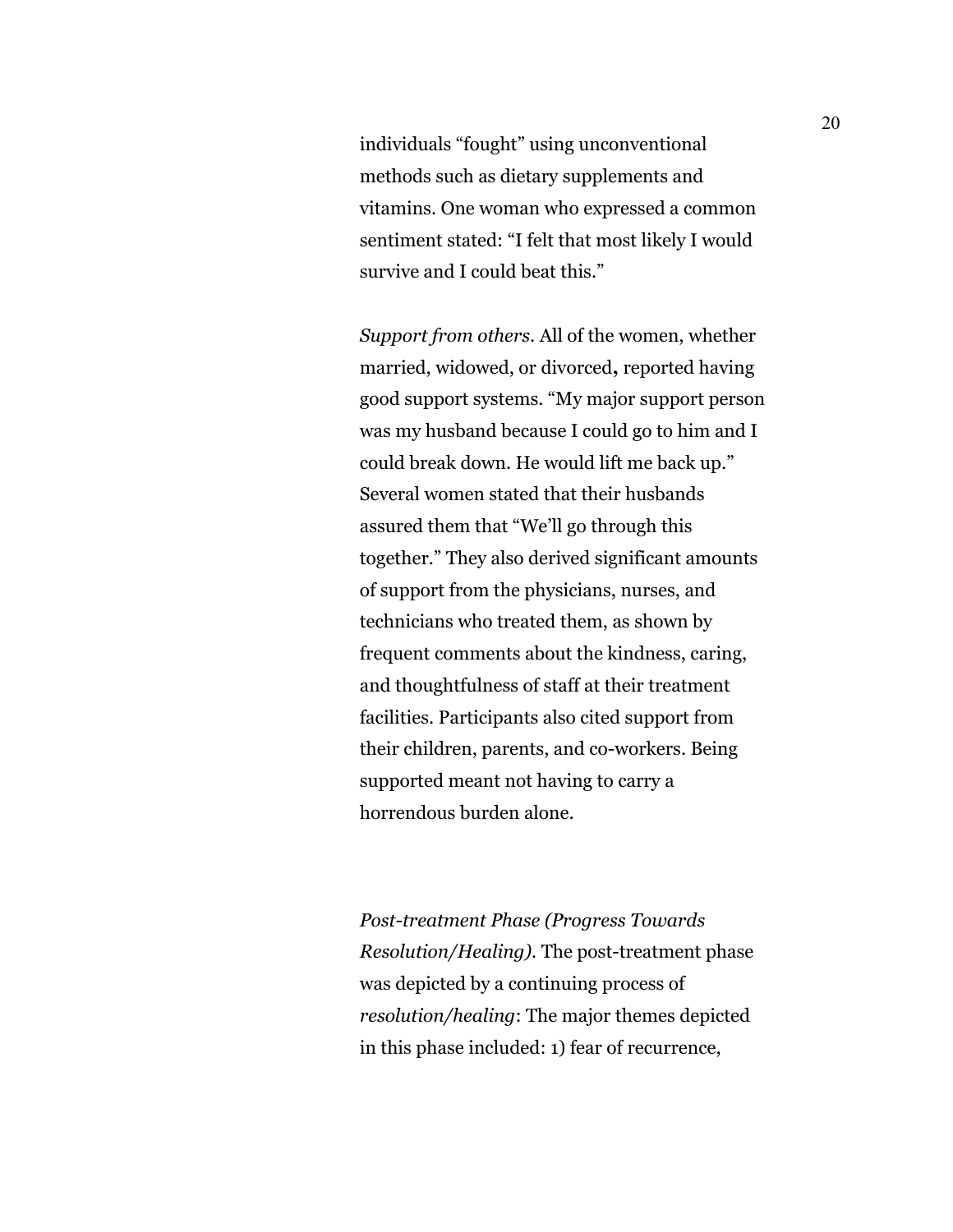2) behavioral changes, and 3) personal growth.

*Fear of Recurrence*. In spite of expressions of faith and hope, the women in this study described fearing that their cancers would return. All admitted to occasional thoughts about "what if the cancer returns?"

*Behavioral Changes*. Many women cited behavioral changes directed at promoting or preserving health. Having cancer meant trying to forestall further problems by engaging in regular exercise, making conscious efforts to eat healthfully and taking more time to spend with family in relaxing activities. An occasional participant cited that she had made no changes in her activities.

*Personal Growth*. The majority of women in this study felt that they had grown personally from the cancer experience. They were more patient with others, kinder, and more appreciative of "the little things in life." They had learned not to take their good health for granted. One woman stated:

*"No one is guaranteed health, happiness, or peace of mind. We must learn to make the best of our situations whatever they may be. Just do the best that you can and things will turn out all right."*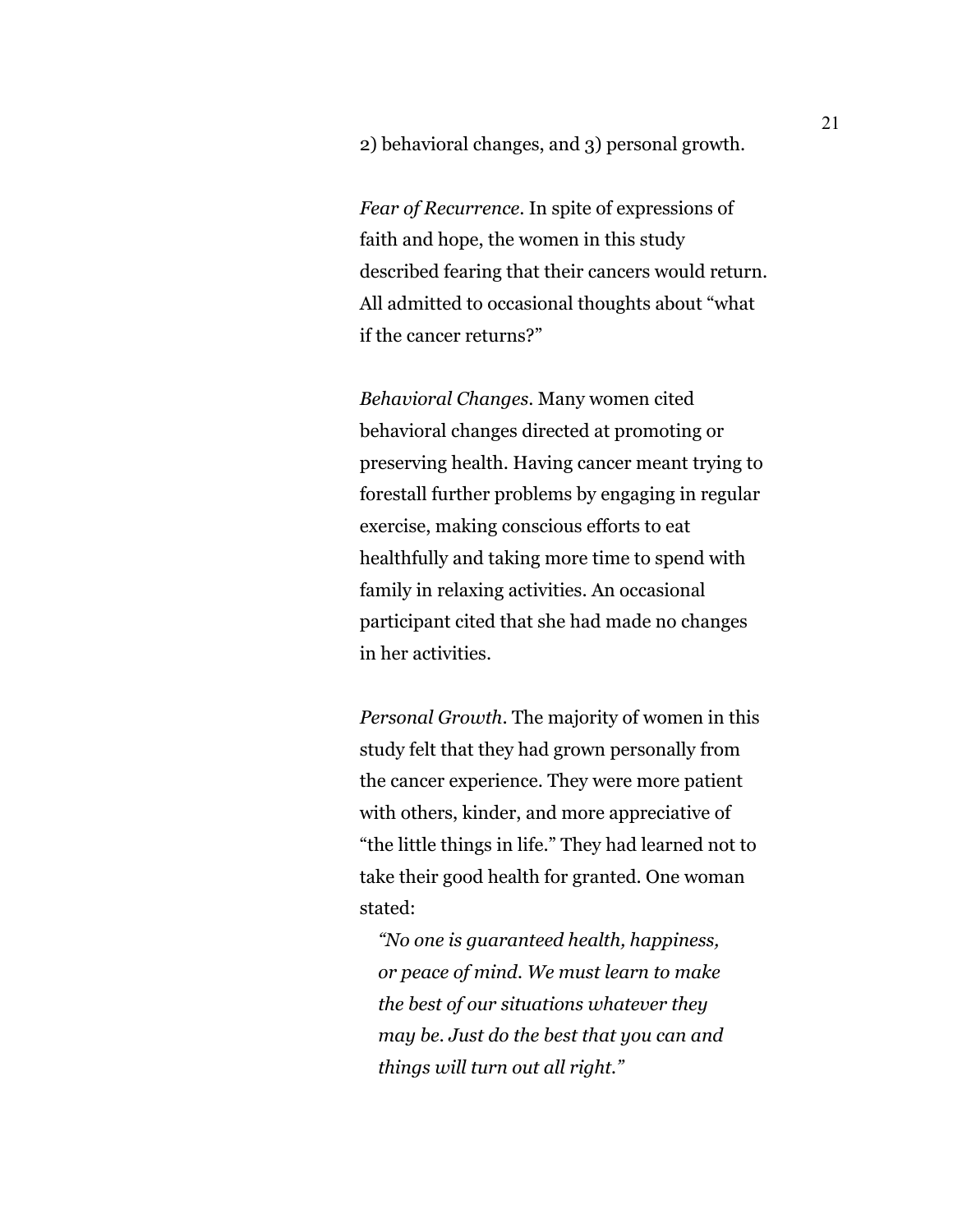*Spirituality as a Recurrent Theme*. Spirituality was a recurrent theme. All of the women but one stated that they had become more spiritual after their cancer diagnoses. Spirituality for these women did not necessarily mean going to church more. In fact, many of them went less often during the active phases of their treatments. However, they cited praying more, alone, and with their children and spouses. They used meditation, read scripture regularly, and sought the help of pastors and their church families to alleviate emotional distress.

Data elicited from the participants described what it is like to live with breast cancer during the first year following diagnosis. Three overlapping phases of the experience were noted: a diagnostic phase, a treatment phase, and a post-treatment phase. A central concept emerged from each of the three periods: Impact, retraumatization, and resolution/healing. All concepts led to the development of the central meaning statement expressed as an *experience that is a gradual, private, social, and spiritual process in which initial trauma takes place, retraumatization occurs, and all efforts are directed at resolution/healing.*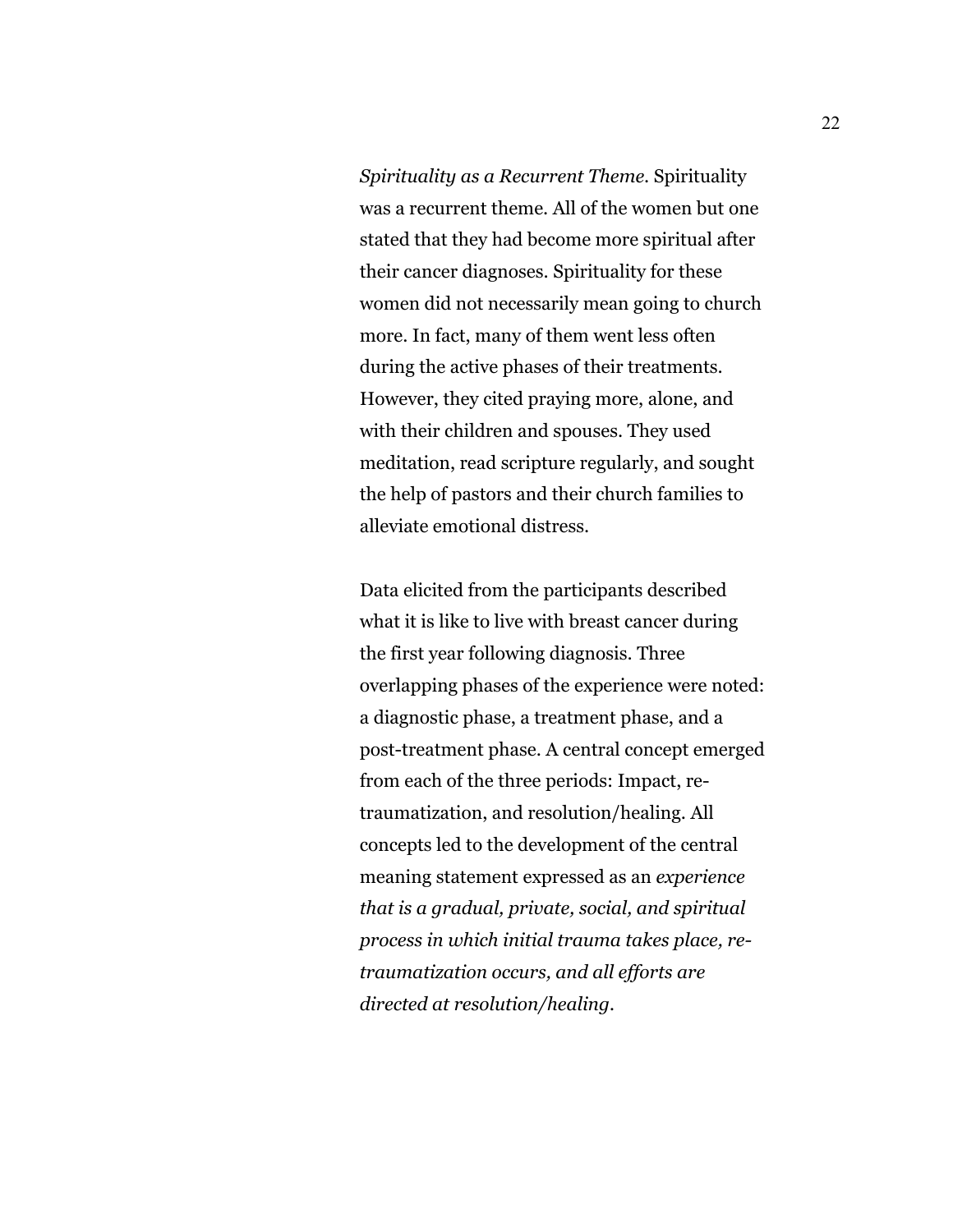#### **Discussion**

The essence of the experience of living with breast cancer during the first year following diagnosis is that the experience is one of physical and emotional trauma related to diagnosis, retraumatization as survivors go through treatment, and concerted effort towards resolution/healing. In general the findings were consistent with those reported from other research approaches to the problem. Similar to **<sup>44</sup>**Vickberg, 2000 the findings of Vickberg et al.,**44** participants in all phases of the experience manifested intrusive thinking, and women with more intrusive thoughts reported more psychological distress than women with fewer intrusive thoughts. The use of the phenomenological approach affirmed the benefits of the mediating factors of emotionally expressive coping, effective support systems, spirituality, and the ability to make informed decisions identified by other authors.**45-47** 

> The phenomenological approach clearly demonstrated the dynamic nature of the experience of living with cancer and the error of assuming that women pass through linear, mutually exclusive stages as they live with cancer. Anxiety and fears, without regard for severity of disease, occurred and recurred

**<sup>45</sup>**Bolger, 1997 **<sup>46</sup>** Gall, 2000 **<sup>47</sup>**Stanton, 2000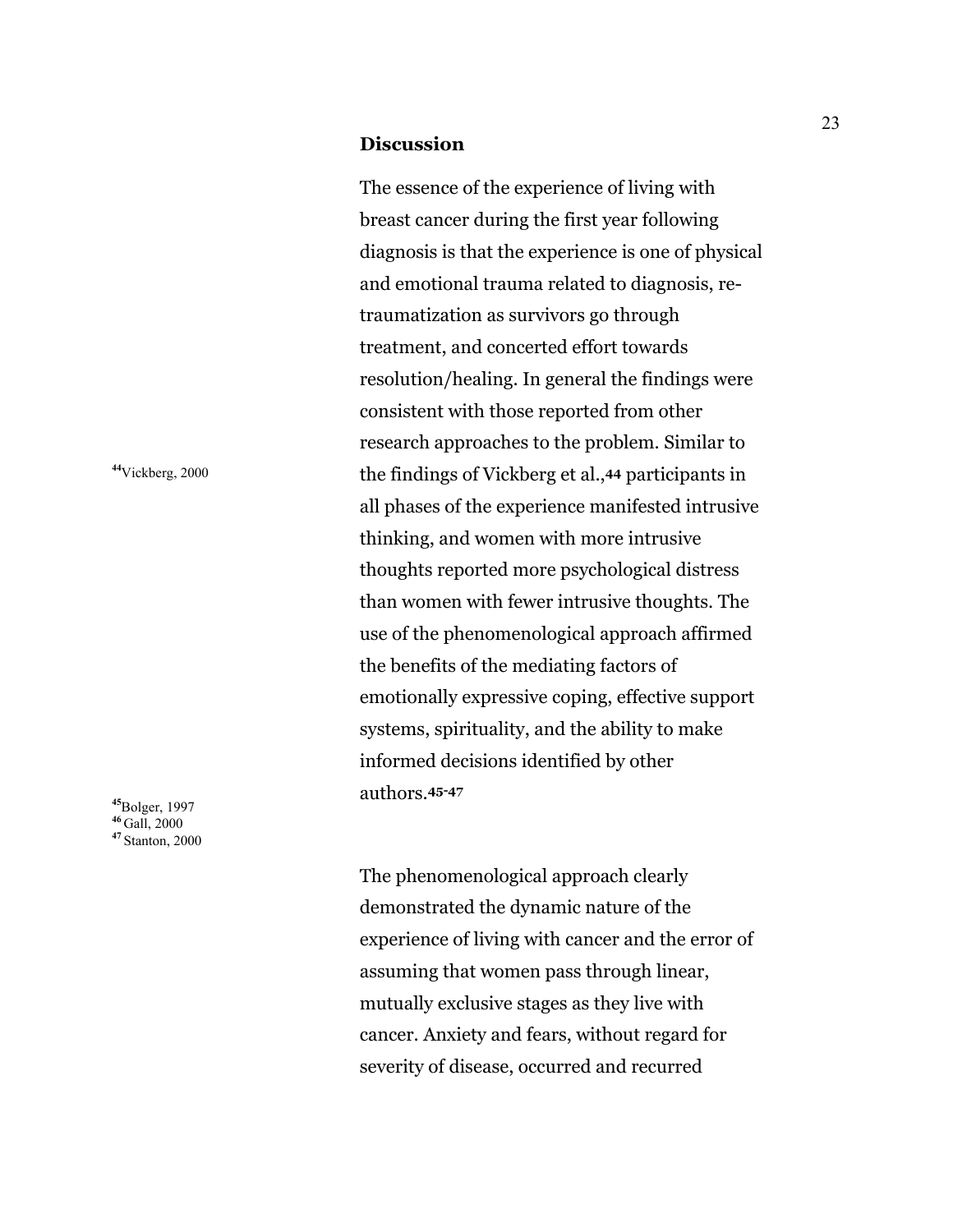throughout the identified phases, indicating that health professionals, family, and friends should anticipate cyclic emotions and concerns from the patient.

A somewhat surprising finding was that for two of the participants, concern about body image was the deciding factor in choice of treatment. While altered body image has been recognized as a major fear or sequel to treatment,**48** the availability of lumpectomies rather than mastectomies and the advances in restorative surgery might possibly have been expected to reduce the proportion of women with this concern as a deciding factor for type of treatment.

 The findings support the conclusions that a diagnosis of breast cancer is one that is psychologically, as well as physically, traumatic; that the treatment process, as well as the notion of living with a fatal diagnosis, results in suffering and re-traumatization; and that life with breast cancer in the year after diagnosis is characterized by both identifiable phases and "recycling" of fears and concerns. However, most women are resourceful and resilient, calling on innovative resources to minimize impact and augment resolution/healing. The central meaning statement captures the essence of the

**<sup>48</sup>**Carver, C.S., Pozo-Kaderman, C., Price, A.A., Noriega, V. Harris, S.D., Derhagopian, R.P., Robinson, D.S. & Moffat, F.L. (1998). Concern about aspects of body image and adjustment to early stage breast cancer. *Psychosomatic Medicine,* 60(2), 168-174.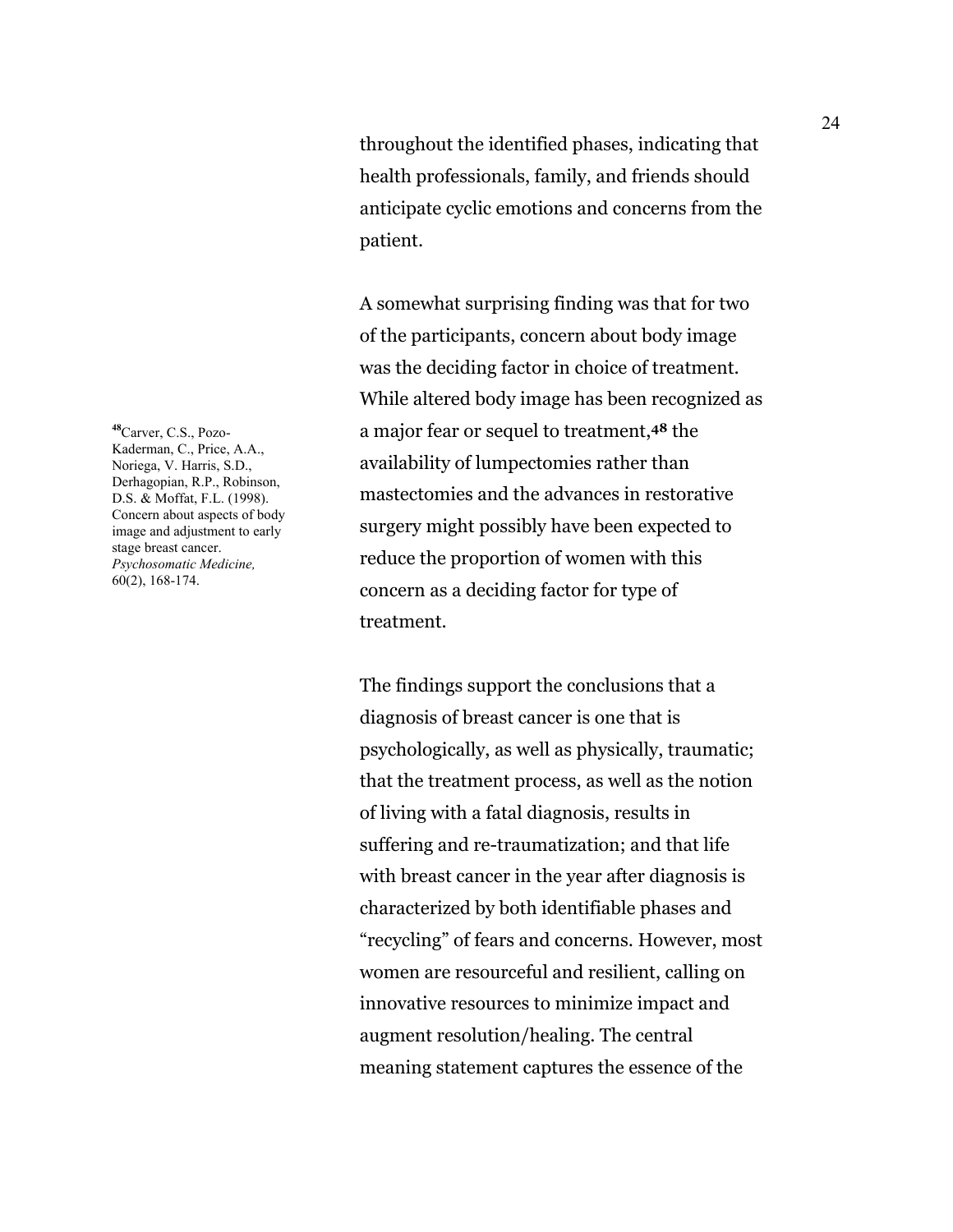women's experience during the first year after diagnosis with breast cancer.

 Theoretical study findings have practice implications for the language used by health professionals and designers of health messages. In well-intended efforts to allay anxiety, some physicians were overly positive about the chances of a lump or suspicious mammogram proving to be benign, i.e., "at your age, this doesn't happen." To avoid undue distress if the lesion is cancerous, care providers may be advised to avoid impressions of certainty and to use more probabilistic language. Similarly, some women derived false comfort from health information, which emphasized the importance of a family history of breast cancer as a risk factor. While this is certainly essential information, the statement that breast cancer can occur in the absence of family history should also appear to reduce chances of giving women a false sense of security.

 Implications for future research include the development of interventions for preventing or alleviating anxiety, intrusive thinking, and bouts with depression. Additional research is needed into the numbers of individuals who refuse treatment and their reasons for doing so. Longitudinal research is indicated to see how